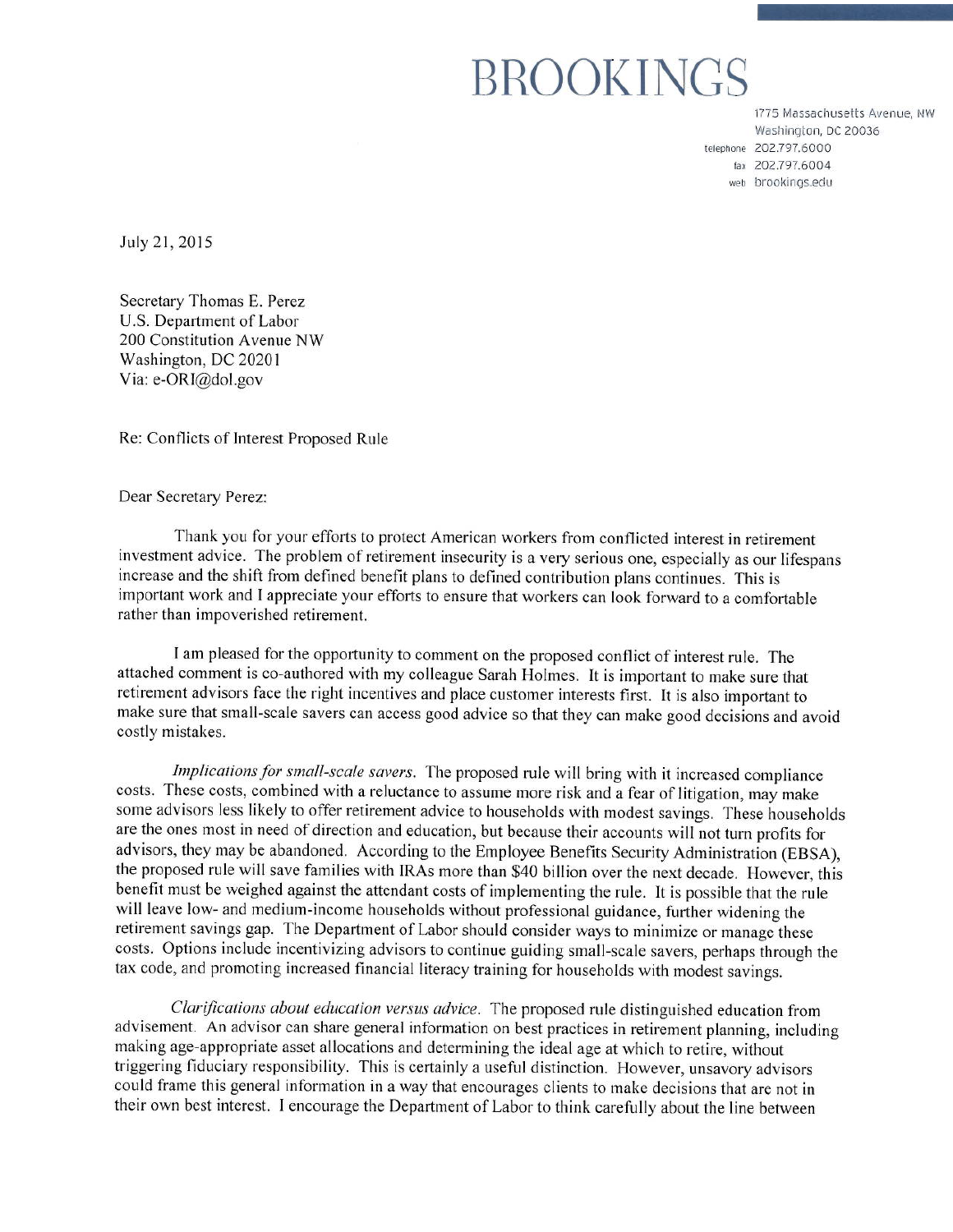education and advice, and how to discourage advisors from sharing information in a way that leads to future conflicts of interest. One option may be standardizing the general information that may be provided without triggering fiduciary responsibility.

Implications for risk management. Earlier in this letter I mentioned that under the proposed rule advisors may be reluctant to assume additional risk and worry about litigation. In addition to pushing small-scale savers out of the market, I also worry that the rule may encourage excessive risk aversion in some advisors. General wisdom suggests that young savers should have relatively high-risk portfolios, de-risking as they age, and ending with a relatively low-risk portfolio at the end of the accumulation period. The proposed rule could cause advisors to discourage clients from taking on risk, even when the risk is generally appropriate and the investor has healthy expectations. Extreme risk aversion could decrease both market returns for investors and the "value-add" of professional advisors. I suggest that the Department of Labor think carefully about how it can discourage conflicted advice without encouraging overzealous risk reductions.

The proposed rule is an important effort to increase consumer protection and retirement security. However, in its current form, it may open the door to some undesirable or problematic outcomes. With some thoughtful revisions, I believe the rule can provide a net benefit to the country.

This letter and the attached comments reflect the opinions of the authors and should not be attributed to the staff, officers, or trustees of the Brookings Institution.

Best regards,

I D. Barby

Martin Neil Baily Senior Fellow, The Brookings Institution Former Chairman, Council of Economic Advisers (1999-2001)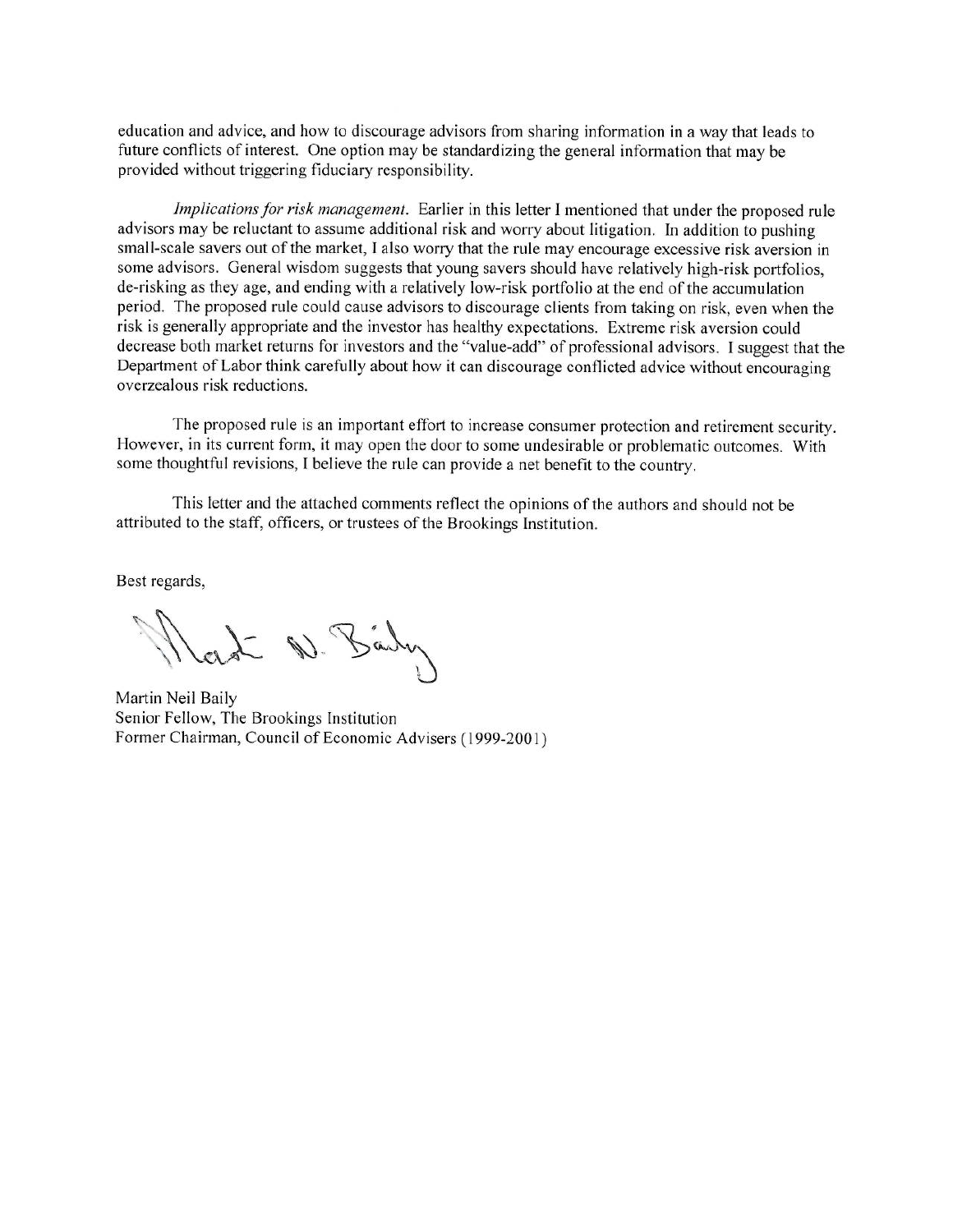## **Serving the Best Interests of Retirement Savers: Framing the Issues Martin Neil Baily and Sarah E. Holmes The Brookings Institution[1](#page-2-0)**

# **Introduction**

Americans are enjoying longer lifespans than ever before. Living longer affords individuals the opportunity to make more contributions to the world, to spend more time with their loved ones, and to devote more years to their favorite activities – but a longer life, and particularly a longer retirement, is also expensive. The retirement security landscape is evolving as workers, employers, retirees, and financial services companies find their needs shifting. Once, many workers planned to stay with a single employer for most or all of their careers, building up a sizeable pension and looking forward to a comfortable retirement. Today, workers more and more workers will be employed by many different employers. Additionally, generous defined benefit (DB) retirement plans are less popular than they once were – though they were never truly commonplace – and defined contribution (DC) plans are becoming ever more prevalent. Figure 1, below, shows the change from DB to DC that has occurred over the past three decades.



*Source: Department of Labor (2014).*

l

<span id="page-2-0"></span><sup>&</sup>lt;sup>1</sup> Baily is a Senior Fellow in Economic Studies where Holmes is a research assistant. This paper is written as part of Brookings ongoing research into financial regulation issues and policies. This research is funded from a variety of sources in the form of unrestricted contributions to the Economic Studies Program, including foundations, individuals and companies, both financial and non-financial. The views expressed are the authors own and do not necessarily reflect Brookings staff and trustees. This research was carried out over a quicker timetable than normal and the usual fact-checking period has been compressed. Baily is a Director of The Phoenix Companies that sell life insurance and annuities. This paper will not discuss either of these investments.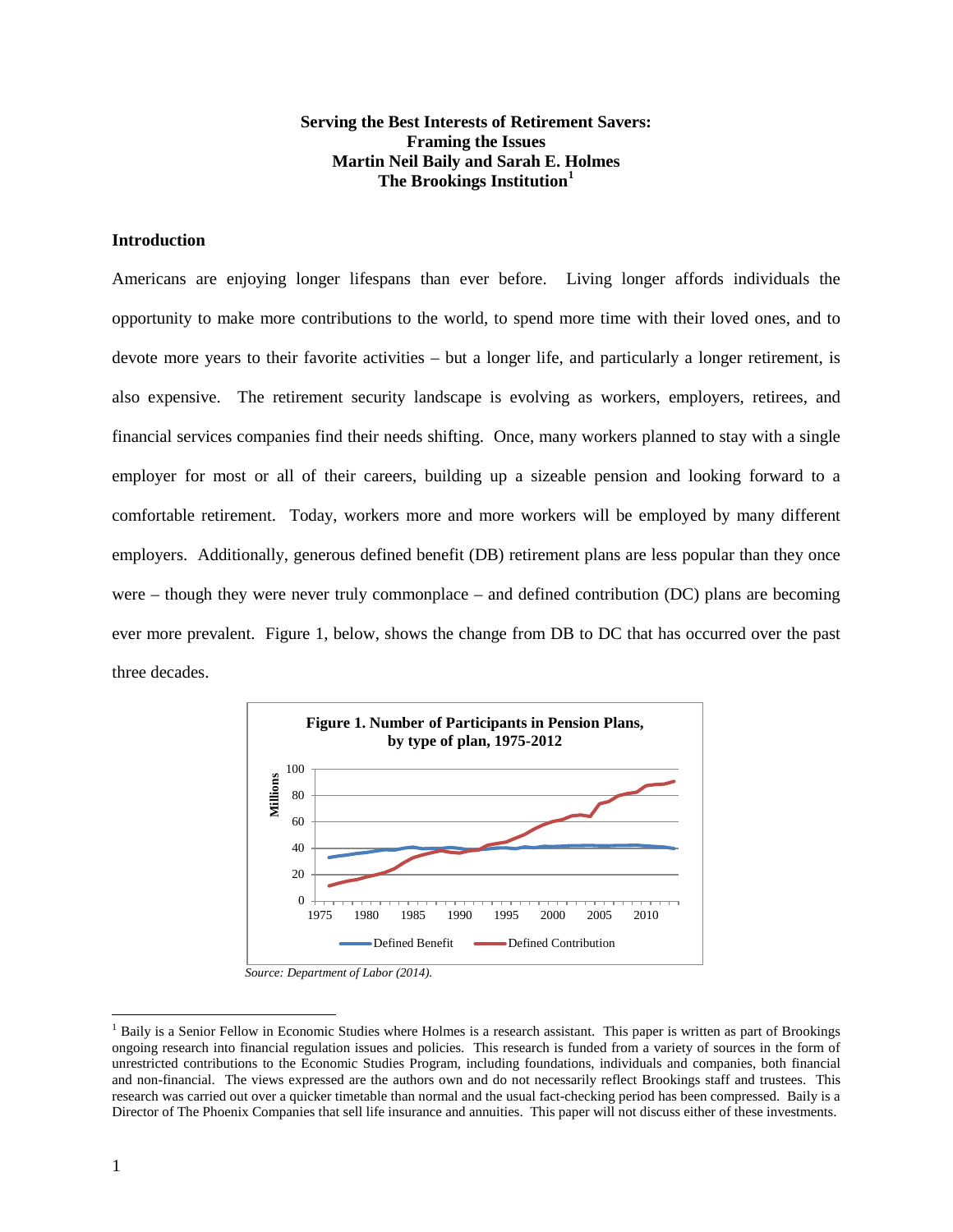In the past many retirees struggled financially towards the end of their lives, just as they do now, but even so, the changes to the retirement security landscape have been real and marked, and have had a serious impact on workers and retirees alike. DB plans are dwindling, DC plans are on the rise, and as a result individuals must now take a more active role in managing their retirement savings. DC plans incorporate contributions from employees and employers alike, and workers much choose how to invest their nest egg. When a worker leaves a job for retirement or for a different job he or she will often roll over the money from a 401(k) plan into an Individual Retirement Account (IRA). While having more control over one's retirement funds might seem on its face to be a net improvement, the reality is that the average American lacks the financial literacy to make sound decisions (SEC 2012).

The Council of Economic Advisers (CEA) expressed concern earlier this year that savers with IRA accounts may receive poor investment advice, particularly in cases where their financial advisors are compensated through fees and commissions. "[The] best recommendation for the saver may not be the best recommendation for the adviser's bottom line" (CEA 2015). President Obama echoed these concerns in a speech at AARP in February, asking the Department of Labor (DoL) to update its rules for financial advisors to follow when handling IRA accounts (White House 2015). The DoL receives its authority to craft such rules and requirements from the 1974 Employee Retirement Income Security Act (ERISA) (DoL 2015a).

The DoL recently proposed a regulation designed to increase consumer protection by treating some investment advisors as fiduciaries under ERISA and the 1986 Internal Revenue Code (DoL 2015b). The proposed rule has generated heated debate, and some financial advisors have responded with great concern, arguing that it will be difficult or impossible to comply with the rule without raising costs to consumers and/or abandoning smaller accounts that generate little or no profit. Advisors who have traditionally offered only the proprietary products of a single company worry that the business model they have used for many years will no longer be considered to be serving the best interests of clients.

Rather than offering detailed comments on the DoL proposals, this paper will look more broadly at the problem of saving for retirement and the role for professional advice. This is, of course, a well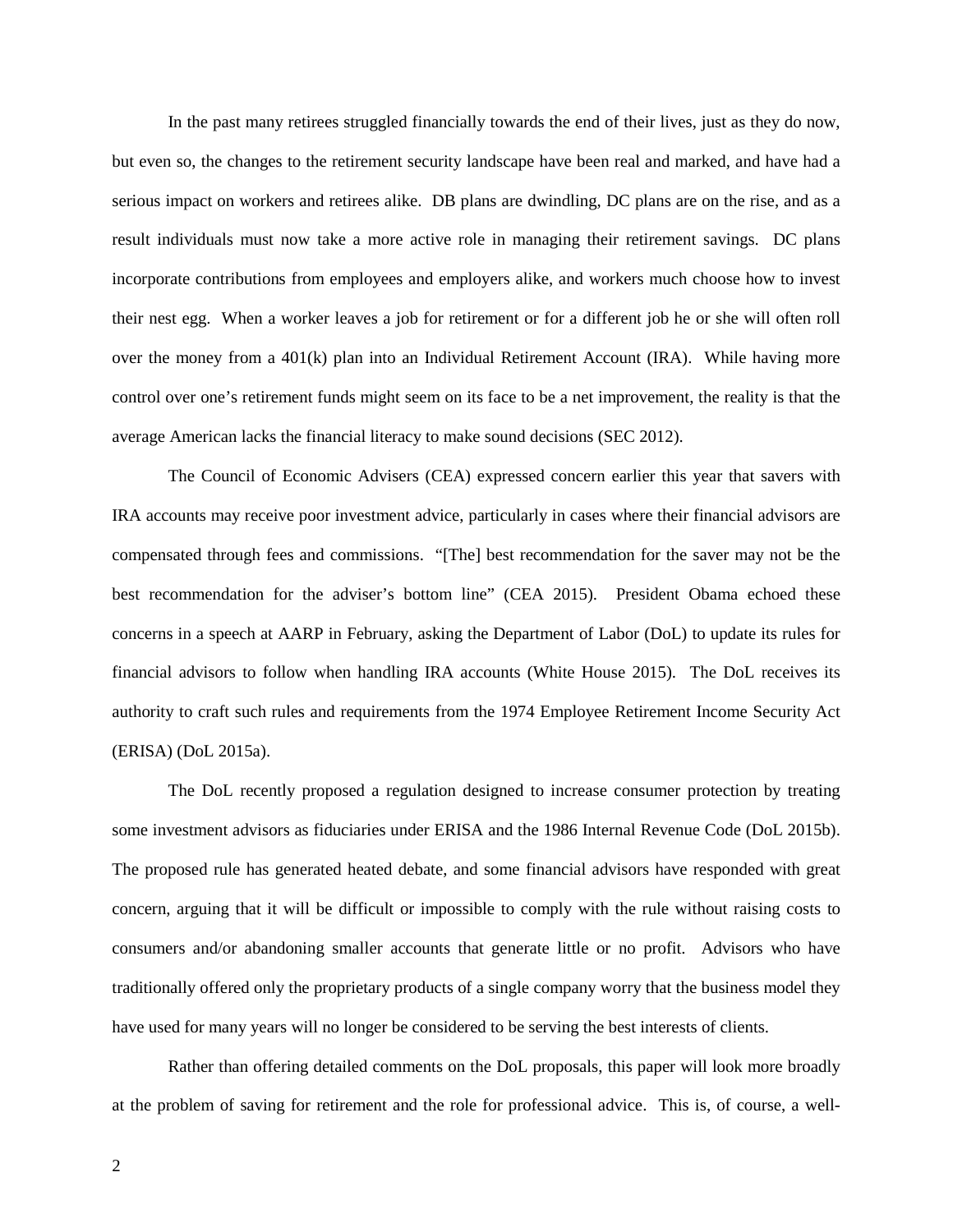travelled road with a large literature by academics, institutions and policy-makers, however, it is worthwhile to think about market failures, lack of information and individual incentives and what they imply for the investment advice market.

#### **What Do Retirement Savers Need?**

Planning for retirement includes two distinct phases: (1) accumulation of assets during one's working years, and (2) decumulation of assets during retirement, with the goal of using the financial resources without running out of money. Most households accumulate benefits from a variety of sources, usually some combination of employer-sponsored DB and DC plans, IRAs, longevity and long-term-care (LTC) insurance, and Social Security. The amount necessary to live comfortably throughout retirement depends on several variables, including retirement age, pre-retirement earnings, desired standard of living, and medical and LTC expenses. However, even when savers set a goal for their retirement savings, they are unlikely to meet that goal by the time they reach retirement age. Workers estimate that they will need to accumulate \$1,000,000 in savings by the time they retire, but the median retirement savings for a worker over age 60 is just \$172,000. Less than 40 percent of workers over age 60 have saved \$250,000 or more for retirement (TCRS 2015). Just 15 percent of workers have a written retirement strategy, and over 80 percent of workers plan to work, or are already working, past age 65. Some of them do not expect to retire at all (TCRS 2015). Woolley (2015) paints an especially dismal picture: workers between the ages of 55 and 64 have a median retirement account balance of \$104,000. Households in that age group without retirement accounts have on average only \$14,500 in savings.

Many Americans are not adequately prepared for retirement and the first prescription for this problem is that households need to save aggressively during the accumulation phase and spend carefully during the decumulation phase. Without these practices in place, households are unlikely to be able to support themselves comfortably in retirement, especially in light of our ever-lengthening life expectancies. A related second goal is age-appropriate investing which can provide strong inflation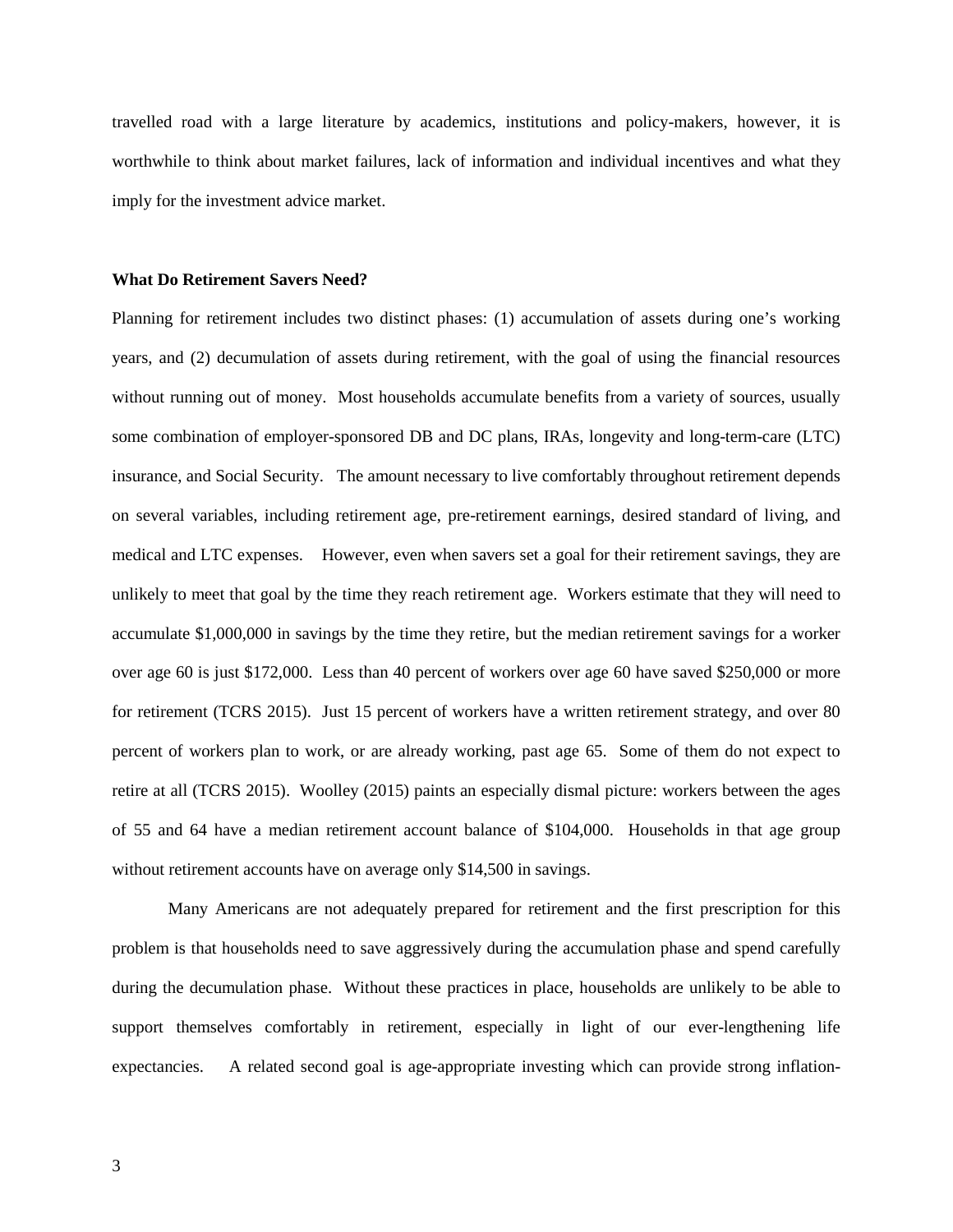adjusted returns but also guard against excessive risk. In fact it is this second issue of returns that is the focus of the Administration's concern.

A third important aim is to get value for money when professional advice is used. Fees on retirement accounts are generally levied in one of two ways, either as a load fee, an amount that is paid up front, or a wrap fee. A 2 percent load fee means that if a saver puts in \$100, only \$98 is actually placed into the retirement fund, the other \$2 is taken as a fee. Load fees range from 2 percent up to around 5 percent for small accounts. This may also apply to additional amounts added to the fund. Wrap fees are paid each year as a percent of the asset value and they cover the expenses of a fund as well as payments to an adviser. Wrap fees vary substantially from a low of about 50 bps (half a percentage point) up to 200 bps or more. A load fee basically reduces the final value of the retirement portfolio proportionally to the fee, a 5 percent load fee becomes a 5 percent smaller final retirement fund. Wrap fees may seem to take less of the investor's funds, but that is not usually the case. John Bogle (2013) the founder of Vanguard, describes the problem as follows: Imagine you're getting a 7 percent return in the market, and paying 2 percent to do business with your financial advisor. At the end of 50 years, approximately 70 percent of the market returns will have gone to advisors and others, while only 30 percent will have gone to investors. Bogle's example is designed to show his point, because few users of IRAs hold them for 50 years, but still he is right in pointing to the costliness of high wrap fees with investments over multiple years. Regulations that push savers into accounts with wrap fees instead of loads may not be in their best interests.

The key here, however, is getting value for money. Advisors are not going to provide their services for free. High net worth clients can afford to pay for advice but a low-income family does not have a lot of money to put to work even though teaching them about investment options and good investment decisions may be quite time-consuming. We return to this point.

Fraud can also be a problem for retirement savers. Bernie Madoff fooled some very educated and financially literate savers, although in general people in this group are less susceptible to fraud. Education and financial literacy are correlated with income, which means that the poorest suffer the most

4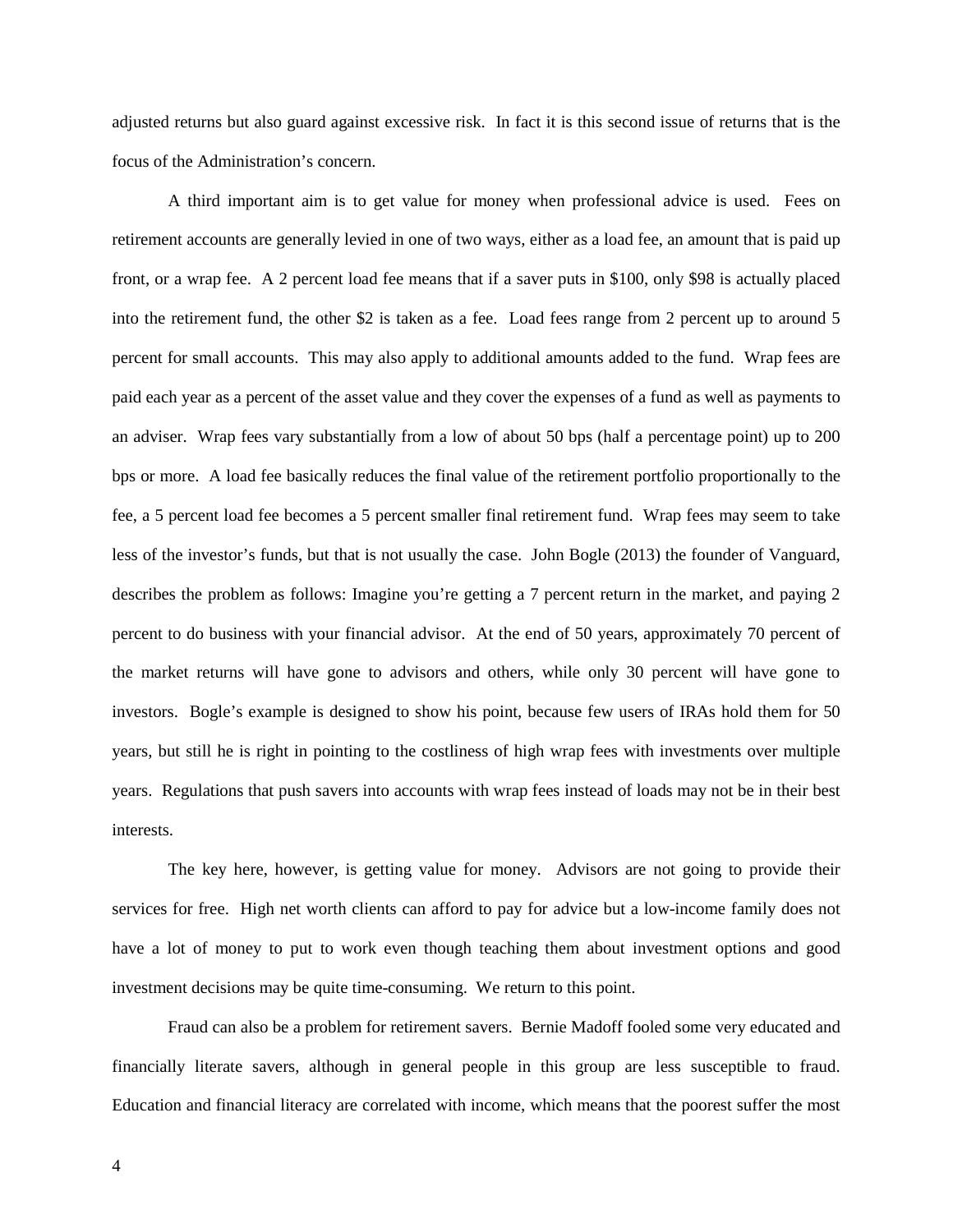from problems as they prepare for retirement (Lusardi & Mitchell 2005, Campbell 2006, Gale & Levine 2010).

A fourth important goal is for retirement savers to take advantage of provisions in the tax code that allow them to maximize their retirement returns. Up to a limit, retirement saving can be done on a pre-tax basis with taxes paid upon withdrawal, when tax rates may be lower. This is a good strategy for most moderate or high income households. One concern is that households may decide to withdraw all their accumulated assets at once when they retire, incurring a large tax liability.

The path to achieve retirement goals is therefore four-fold: (1) save enough, and spend sensibly; (2) make sound, age-appropriate investments; (3) avoid fraud and excessive fees; and (4) minimize one's tax liability. While all four objectives are important, in this paper we focus on items (2) and (3), since they are most tied to the DoL's proposed regulation.

## **Information Failures and Household Saving**

In a market economy the first assumption is that households should have the freedom to make their own consumption, saving, and investment decisions. If policymakers are to intervene in the market, they should have good reasons for doing so and policy must be respectful of the rights of individuals. At the same time, it is important to recognize that even though the goals of retirement saving seem relatively simple, the path to achieving those goals is extremely difficult and many people make mistakes. We do not wish to suggest that those who struggle on the path to a secure retirement are unintelligent; on the contrary, we find that low financial literacy and the attendant financial missteps are the result of a lack of information, not a lack of comprehension. Retirement insecurity plagues people of all walks of life. Even experts in this subject make serious savings and investment mistakes sometimes. Saving for retirement is incredibly challenging, particularly when information and resources are limited, and especially when the available information and resources are distributed unequally across various demographic groups. With that caveat in mind, we point to three major issues that make it difficult for savers to adequately prepare for retirement.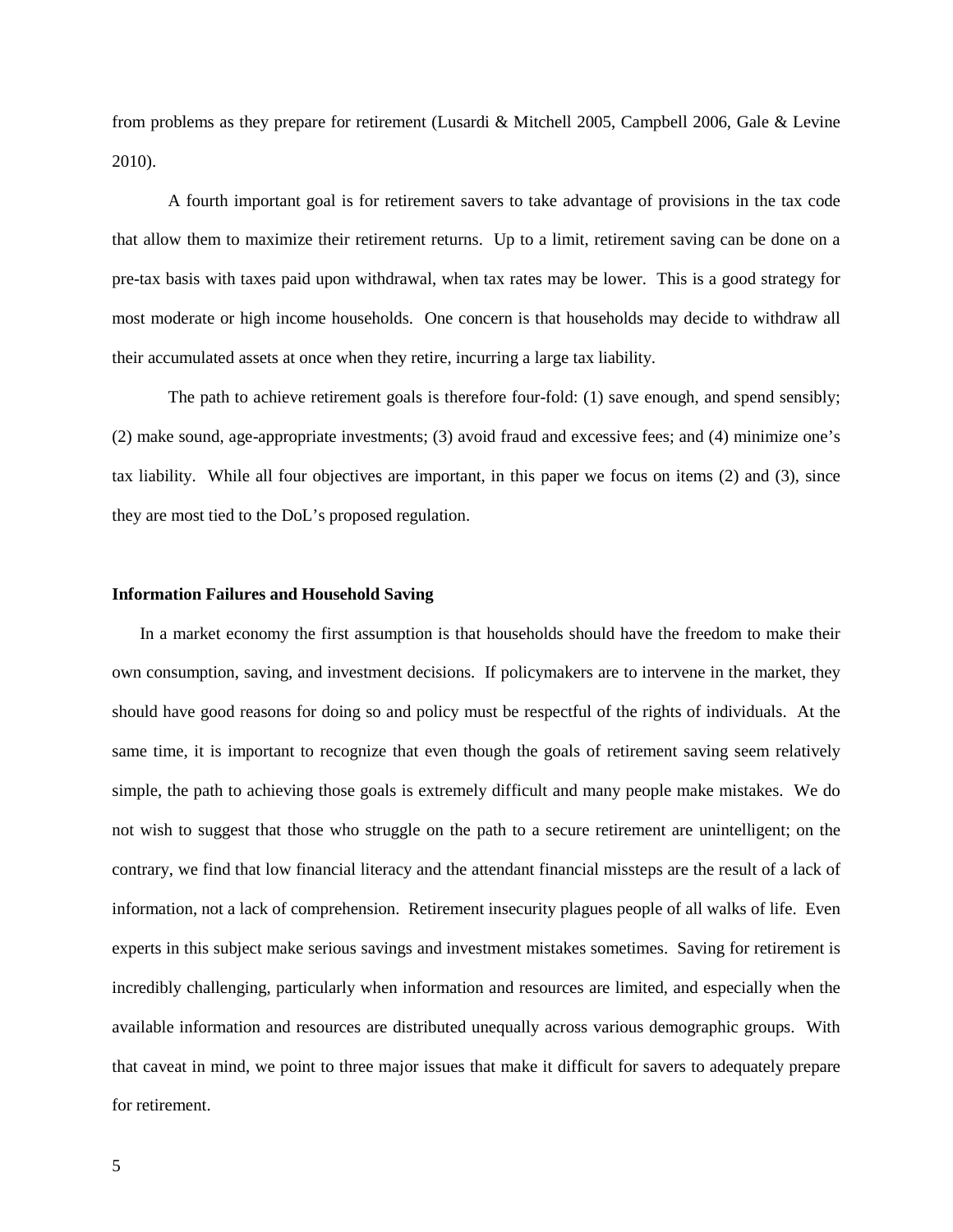- 1. *A secure retirement requires a lifetime of optimal decisions.* In order to be sufficiently prepared for retirement, most individuals will need to save throughout their entire career. The decumulation phase is generally shorter than the accumulation phase, but it is nonetheless necessary to start making sound savings decisions early in life and to continue the pattern throughout one's working years. The economists' model of behavior assumes rational decision-making over a lifetime even under uncertainty about future income, length of life, health outcomes and other factors. In reality most people struggle to optimize under these conditions and will defer to popular "rules of thumb" or investment advice from friends and family. As a result there is often a serious mismatch between one's savings goals and actual behavior, and a common result is saving too little. This problem of myopia – or shortsightedness – is often exacerbated by the fact that in general our society values immediate consumption over future consumption. Of course, very low-income households may already struggle to meet their day-to-day needs, leaving little or nothing to set aside for use down the road.
- 2. *Risk management is key.* Most people, even those with high levels of education and experience, find it difficult to manage risk or make good decisions under uncertainty. In particular, it is always tempting to think about an immediate choice as independent from future opportunities and past data (Kahneman & Lovallo 1993). In terms of risk management of a retirement portfolio, some savers may be so risk averse that they sacrifice too much potential return, while others may take on too much risk, convinced they can successfully time the market despite overwhelming evidence to the contrary (Housel 2013, Tuchman 2015). Periods of boom and bust can make this problem worse; booms may generate overconfidence, causing individuals to buy high, and busts may inspire panic, causing them to sell low. These are common mistakes but they have serious long-term consequences.
- 3. *Compounding can make or break a retirement saving plan.* In general, the earlier one starts saving, the better. This gives an individual the opportunity to spread his or her savings over a long period of time, but it also (and more importantly) allows one to take better advantage of compounding interest (Kiersz 2014).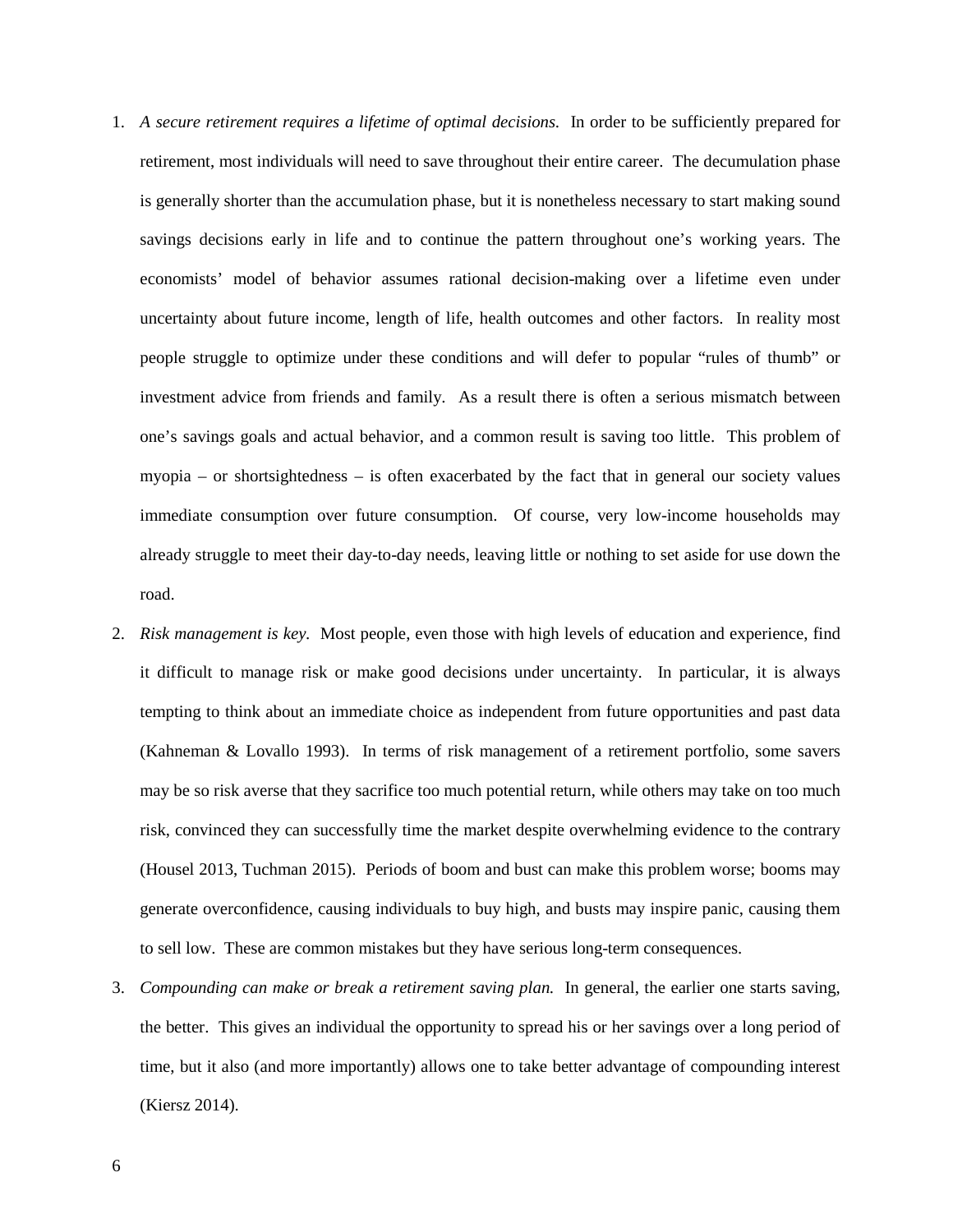Many retirement savers are likely to save too little and regret their decisions as they approach retirement and it becomes harder and harder to catch up. They will make mistakes in their investment decisions, not because they are foolish but because investing is hard. Harvard economist Sendhil Mullainathan sums it up neatly in a recent *New York Times* column (July 11, 2015): "Saving more and consuming less is on par with going to the gym more and eating less. Some people can do it easily. Most can't." These conclusions tell us that getting good advice in some form is very important for many people.

# **The Market for Investment Advice**

The fact that individuals are not expert in making saving and investment decisions does not in itself mean that there is a market failure. There are many areas where most individuals lack expertise and the most common way to address this deficiency is to seek professional advice and assistance. We typically defer to our doctors, our mechanics, and our lawyers in matters that pertain to our health, our car, and our legal status, rather than attempting to puzzle through the problems ourselves. But while this is an easy solution, it can have complex results. When consumers lack knowledge about where their money is going, problems can ensue. In economists' terms, in situations where there is incomplete and asymmetric information, markets may fail or may not perform well.

Economic incentives act as a powerful motivation that may influence decisions by honest and trained professionals. Professional norms are shifted by economic factors and then individuals simply follow their colleagues' examples. Pitfalls arise in markets where there is incomplete information and this general problem is especially relevant to the world of investment advice, which can have dramatic effects on an individual's future. We consider how professional advice can impact positively or negatively the investment decisions of small and moderate savers by revisiting the four goals addressed above.

*Saving Enough (and Spending Sensibly).* Many young people start retirement saving through a company 401(k) plan where they are asked to contribute from their salaries to a fund that usually offers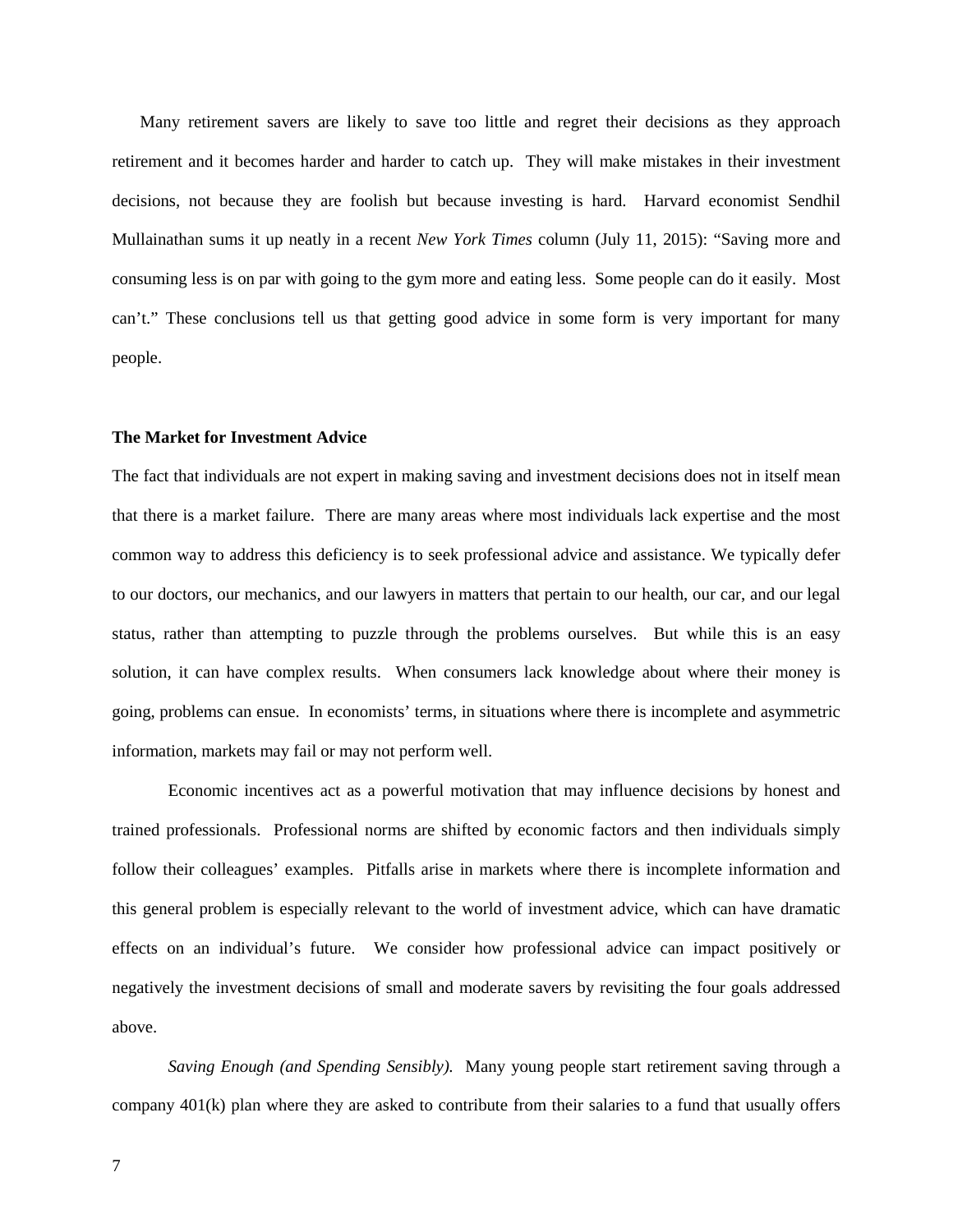several investment choices. In large part because of the efforts of behavioral economists, it is now common for  $401(k)$  plans to automatically enroll workers in a retirement plan.<sup>[2](#page-9-0)</sup> (Workers can opt-out of the plan if they wish.). By changing the default status from "unenrolled" to "enrolled," employers nudge their workers into saving for retirement.<sup>[3](#page-9-1)</sup> Some employers also make contributions to a retirement plan for all employees (usually with a vesting requirement) and others offer matching plans where an employer will match the employee contribution up to a limit. Up to a limit, contributions can be made pre-tax.

Other households start saving through an IRA or rollover into an IRA when they change jobs. In these cases, a financial advisor has a clear incentive to encourage the client to save more and build up the account. Advisors are compensated either on the basis of a fee at the time the investment is made (a "load fee") or from receiving a percentage of the assets (a wrap fee). The more a client saves, the more his or her advisor earns. Advisors generally encourage their clients to set up a systematic saving plan and add to their retirement assets over time. Evidence is consistent with the view that IRA savers with advice save more than those without it. According to Limra (2012), 78 percent of workers who have a financial advisor also contribute to a retirement plan, compared to 43 percent of workers without an advisor. This is an important contribution from professional advisors. (It is possible that those workers who seek out professional advice are already more likely to save for retirement, perhaps because of their education level, earnings, or other variables. Individuals who choose to work with financial advisors may selfselect.)

How much should households save? That is too complex to summarize easily and is the subject of a wide literature, but a simple illustration is helpful. A rule of thumb provided by advisors is that households that withdraw 4 to 5 percent of their assets each year will avoid running out of money. That would mean that each \$100,000 of assets held at retirement will yield an income of \$4,000 to \$5,000 a year—not very much. To enjoy a retirement income on par with the median U.S. household income (\$51,939), one would need to accumulate assets of between approximately \$1.04 and \$1.3 million, well

 $\overline{\phantom{a}}$ 

<span id="page-9-0"></span> $2^2$  See RSP (2006a, 2006b).

<span id="page-9-1"></span> $3$  See Thaler & Sunstein (2008).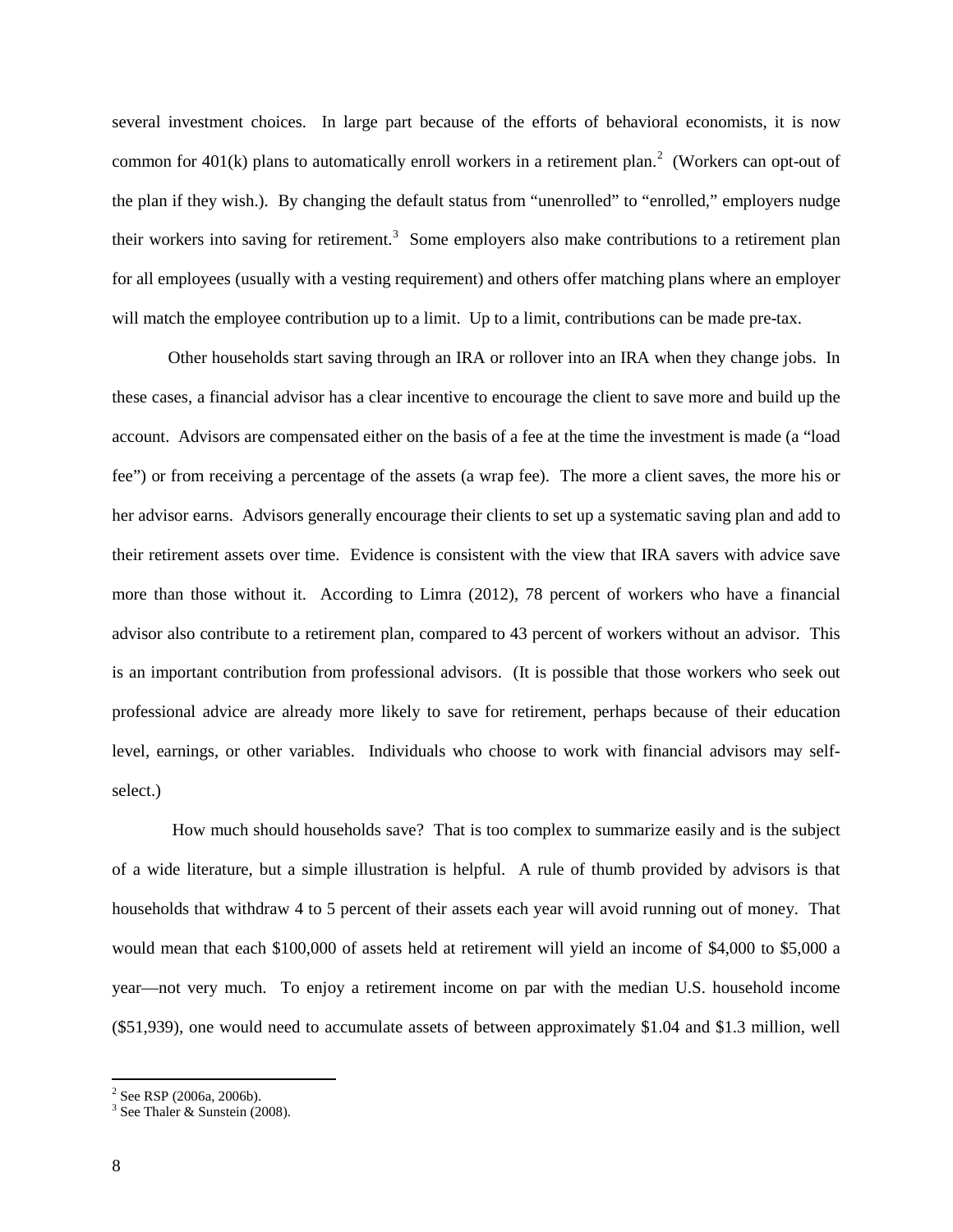above the typical retirement portfolio (Census Bureau 2014). Assuming one also receives average Social Security benefits (about \$15,500 per year), the necessary assets would be reduced to between \$730,000 and \$912,000 (SSA 2015). While this is a more achievable goal, it is still significantly more than most people are able to save.

#### **Portfolio Choice: Real estate, Stocks, Bonds, and Savings Accounts**

For ordinary savers there are effectively four ways in which they save for retirement: real estate, stocks or equities, bonds, and savings accounts. Making a wise portfolio choice among these options is an extremely important one and the success of a retirement portfolio depends heavily on what choices are made.

*Real Estate.* The real estate option for most households takes the form of buying an owneroccupied house, or perhaps a second home. Until the real estate bubble burst in the financial crisis many families believed that owning a home was the best investment they could make, and one of the safest as housing prices had never declined on a sustained, nationwide basis in the postwar period. For many people owning a home was in fact their best investment. US tax law provides a substantial incentive to borrow against a home because it allows mortgage interest and property taxes to be included in itemized deductions, up to a limit. Upper income taxpayers are able to gain a sizable benefit from these provisions. Owning a home and paying off the mortgage over 30 years also gave a way of saving simply by paying the mortgage. Households that retired with their mortgage paid off could live without paying rent, and often had several hundred thousand dollars in equity in their homes that could be realized by selling the home or borrowing against the value for retirement living expenses if needed.

The value of housing as a form of retirement saving was undermined by the housing bubble. As prices escalated there was temptation to use the rising equity value as collateral for buying autos or funding college costs. Once prices fell, many households ended up with diminished equity or even found they were underwater. Nevertheless, homeownership still remains a potent instrument for retirement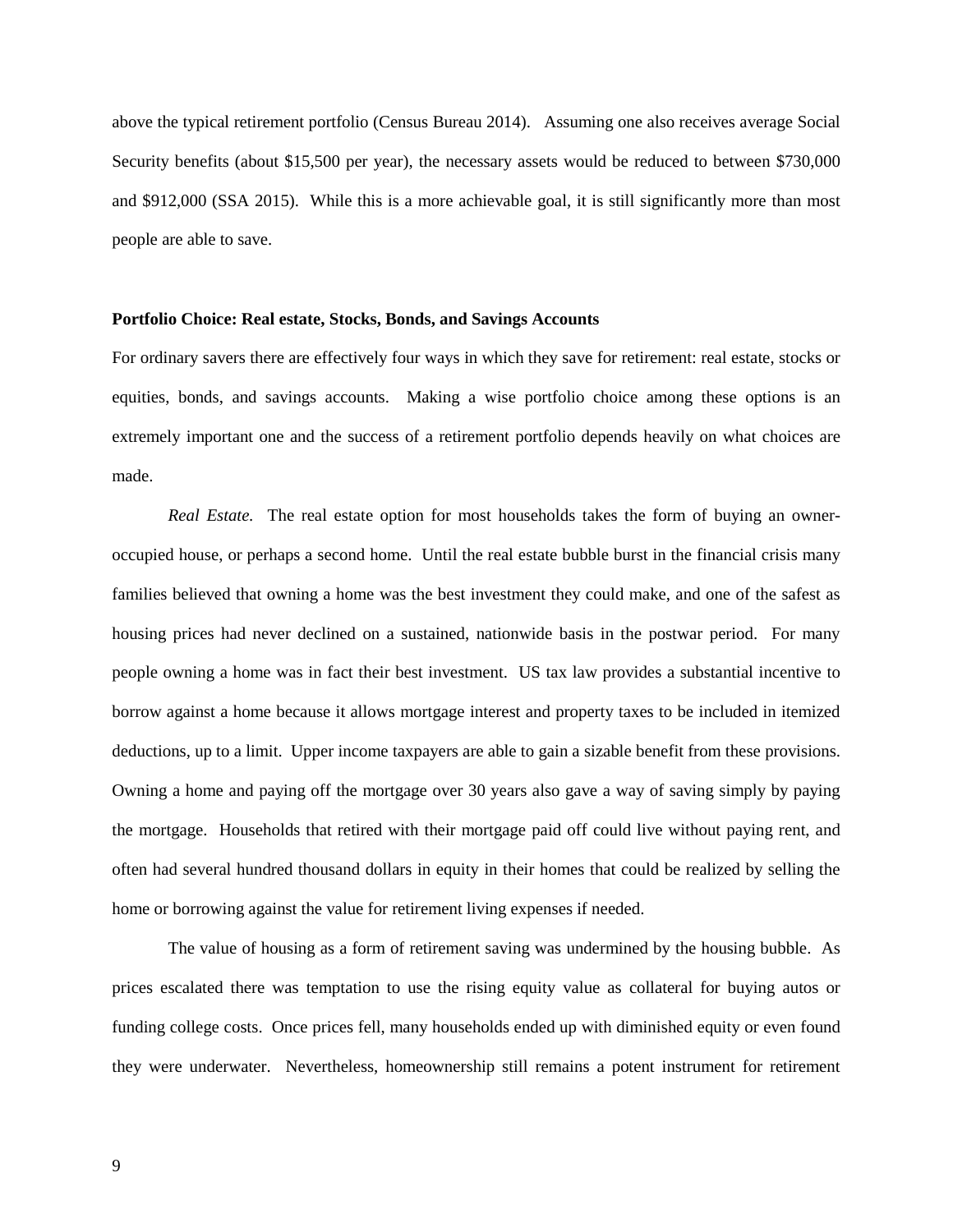saving. Given the tax advantages and the "nudge" it provides for saving, homeownership will continue to be a valuable retirement tool. Home prices are now moving up and are likely to keep pace with inflation.

*Stocks and Bonds.* The standard advice to those investing in financial assets for retirement is that they hold a diversified portfolio of stocks and bonds. Younger savers are encouraged to have a larger share of their portfolio in stocks, with the share of bonds rising with the age of the saver in order to reduce risk. We do not wish to question the underlying logic of this view, but it is worthwhile reviewing the findings in the economics and finance literature about the relative returns of the two classes of assets.

In a classic article in 1985 Rajnish Mehra and Edward C. Prescott pointed out that, based on historical data, equity returns were much larger than the return on safe bonds and that it requires an extraordinary aversion to risk by investors to justify the "equity premium". In a 2003 article, Mehra revisited the equity premium puzzle and concluded that there remained no convincing explanation of the disparity in returns that is consistent with reasonable levels of risk aversion by investors. Mehra reports that the mean real return on equities from 1947 to 2000 was 8.4 percent a year and the real return on safe bonds was 0.6 percent a year, giving an estimate of the equity premium over this period of 7.8 percent a year.<sup>[4](#page-11-0)</sup> Of course, investment in the stock market is riskier than investing in risk-free bonds, but the disparity of historical returns is so large it seems as if the market is being irrational. As Princeton economist Alan Blinder put it, the only way to explain the equity premium puzzle is if investors have a level of risk aversion that would make it hard for them to get out of bed in the morning.

In a 1991 article, Gregory Mankiw and Stephen Zeldes quantified the level of risk aversion necessary if the historical level of the premium they observed represented the *expected* outperformance of equities over bonds. Investors would have had to prefer a certain payoff of \$51,300 to a 50/50 bet paying either \$50,000 or \$100,000. Jeremy Siegel and Richard Thaler note that \$1,000 invested in bonds in 1925

l

<span id="page-11-0"></span><sup>&</sup>lt;sup>4</sup> Mehra cites other studies that have found different values for the equity premium, being somewhat lower in other countries and lower in the United States in the 1970s. Equity returns have of course been risky. As Mehra points out, however, bonds can be risky also. Unexpected inflation has greatly eroded bonds values at times and there were defaults of fixed income securities in the financial crisis.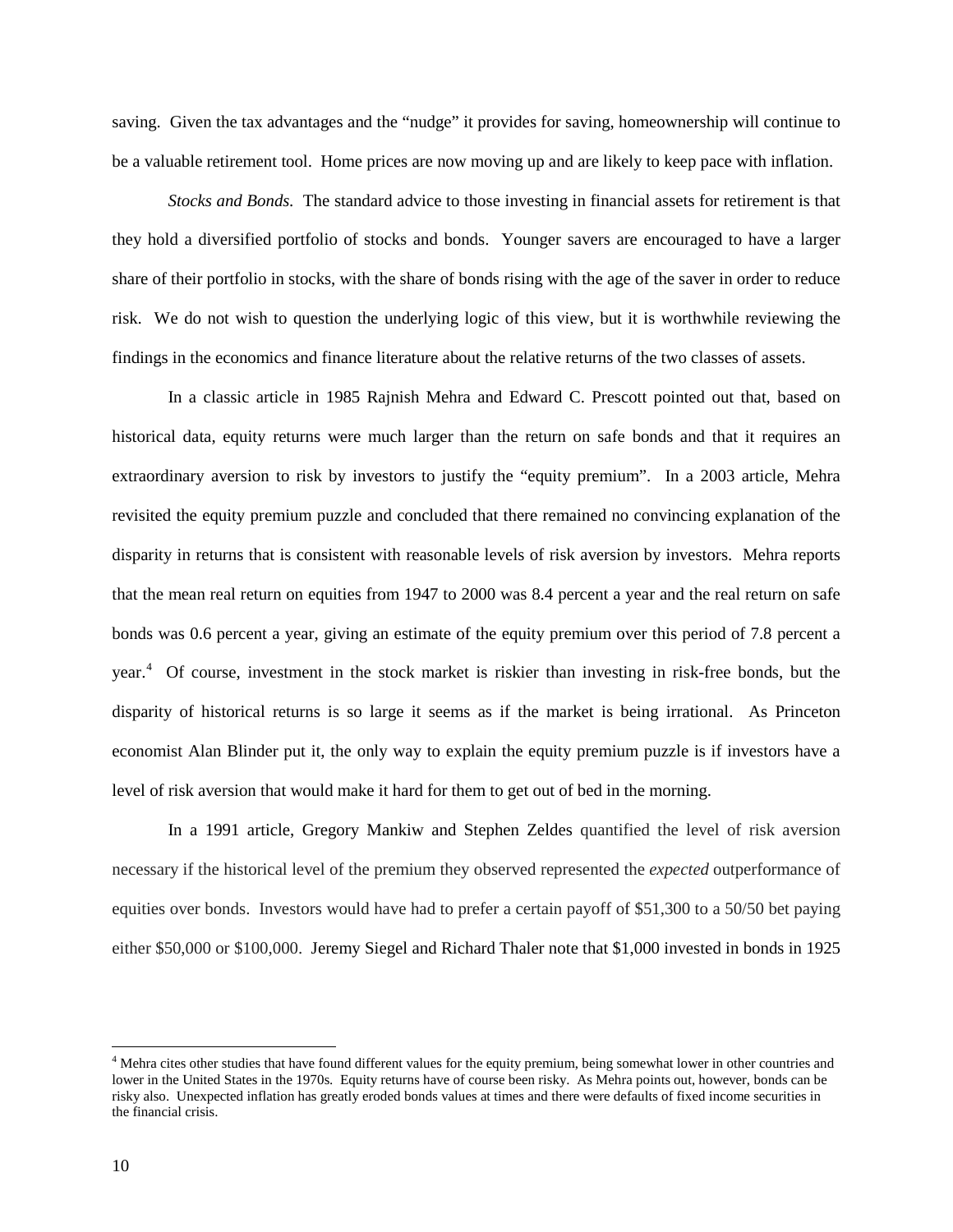would have been worth \$12,720 in 1995, whereas the same \$1,000 invested in equities would have been worth \$842,000 or 66 times as much.

The reason for the aversion to equities is likely because of episodes very deep price declines, such as the Great Depression; the 1970s (when the decline in the market rivaled the decline in the 1930s after adjusting for inflation) and of course the roller coaster of recent years. The S&P 500 declined from about 1500 in early 2000 to just over 800 in July of 2002. It rose back to a little above 1500 in July of 2007 before falling again to just under 800 in July of 2009; and it has risen above 2100 as this is written in July 2015. People find it hard to understand and manage large risks like these, particularly when they feel they have no control over outcomes. In fact, in an attempt to exert control, many investors panic and exit the market when prices are low and sometimes then buy back in when prices have risen.

What are the implications for retirement savers? One important lesson is that retirement savers are well-advised to hold a significant fraction of their retirement portfolio in a diversified equity fund or an equity index fund. There is risk in this strategy, but the higher expected return justifies the higher risk. A second lesson is that trying to time the ups and downs of the market is a mistake and a way of losing money. A buy and hold strategy is the right one, not because the risk of equities goes away over time, it does not, but because holding equities over a long period takes advantage of the compounding of higher returns to offset the effect of the short run gyrations of the market.

*Savings Accounts.* According to computations by the McKinsey Global Institute (2013, Exhibit 15) using Flow of Funds data, in 2012 Americans held around \$8.7 trillion in currency and deposits which are currently earning zero or tiny interest returns and negative real returns. One cannot say that all Americans hold too much in their bank accounts because many or even most Americans report they could not easily come up with even small amounts to cover an emergency funding need. Many households live from paycheck to paycheck. Still, there are also many households that decide to keep their retirement funds in insured bank deposits or CDs. We understand the desire for safety, but the sacrifice of returns is very high indeed and is likely to mean much less security in a family's standard of living at the time when they reach retirement.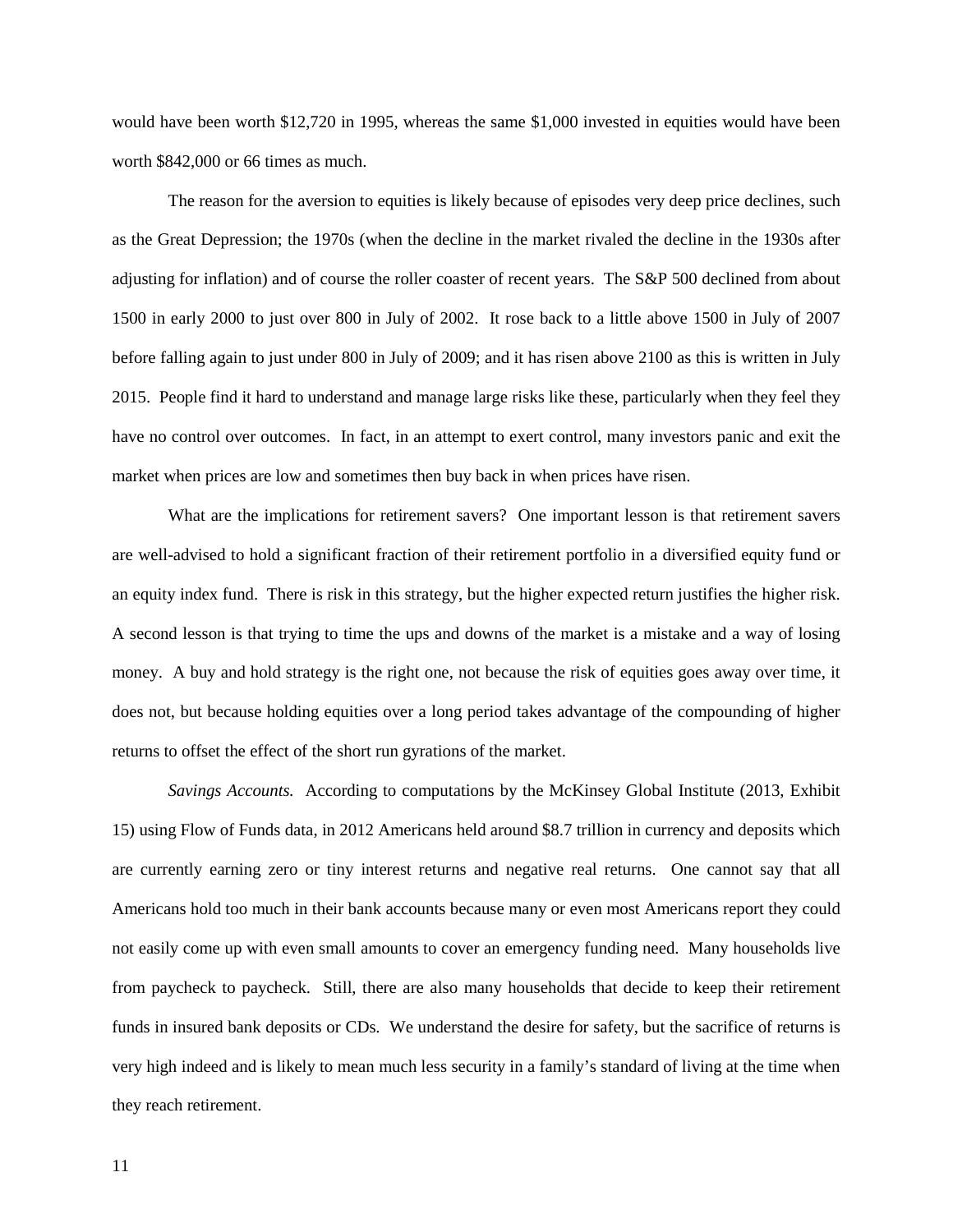*Retirement Results with Alternative Investment Strategies.* In order to provide an indication of potential outcomes from different retirement saving strategies, we present in Tables 1 and 2 the result of a number of alternatives. Throughout, we assume a household with a constant real income of \$50,000 a year that chooses to set aside a percent of that income for a retirement fund. Households with higher or lower incomes would have funds at retirement that would be higher or lower in a simple proportion to the amounts shown in the table. We show three alternatives for the percent of income placed into the fund, assuming the contributions are made automatically every month. The savings then accumulate over time at a rate of return that varies by type of investment. The first alternative shown is based on the recommendation of the White House under MyRA, which is to invest in Treasury securities. Based on an analysis in the Wall Street Journal of January 29, 2014 the Thrift Savings plan option that invests in Treasuries has earned 3.61 percent a year between 2003 and 2012. We assume that this return is continued into the future and that inflation is 2 percent a year giving a real rate of return of 1.61 percent a year. The second option assumes that the saver divides her or his funds between a stock fund (an index fund for example) and a bond fund. Based on the findings shown earlier in this paper, we assume that this mixed portfolio earns a 4 percent real return. The third option shows the result of investing in all equities, in an index fund that earns a 6 percent real return (an optimistic view of returns going forward). The next two columns basically repeat the previous two columns but under the assumption that the saver pays a 1 percent a year wrap fee that reduces returns correspondingly. Table 1 shows accumulations after 15 years and Table 2 shows accumulations after 30 years. Note that all results adjust for 2 percent inflation.

The results show that it is hard for a middle income saver to reach the retirement goals that households say they want. A saver that invests 5 percent of their income for 15 years in the very safe option of MyRA would have \$42,345 at retirement, which would provide an income supplement of \$1,693 to \$2,117 a year, not a whole lot. Saving 15 percent of income for 30 years in MyRA results in an accumulation of \$288,461which would yield \$11,538 to \$14,423 a year in retirement. This amount would be an important supplement to Social Security but is not a huge sum given such industrious saving for 30 years.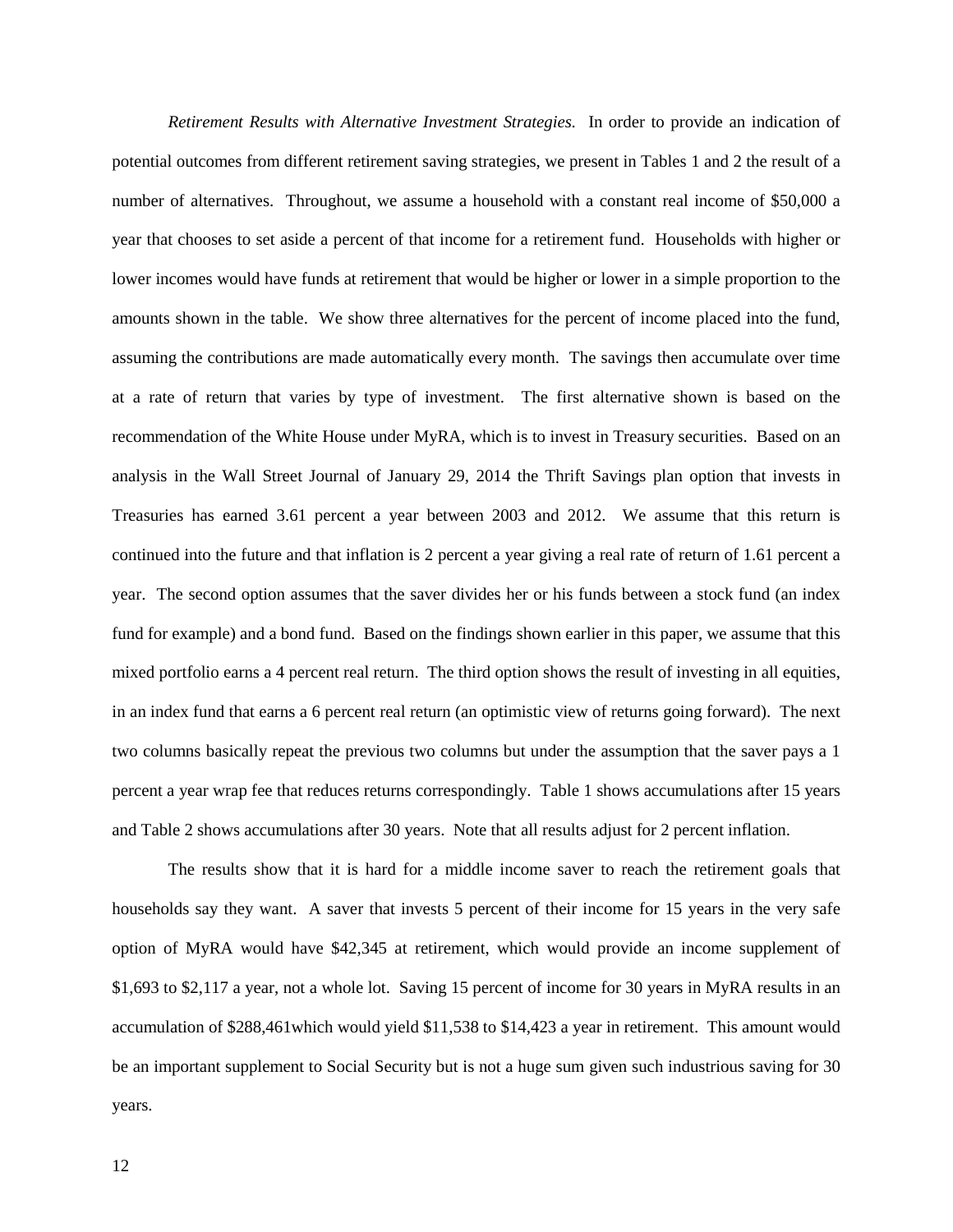All the other figures in the tables show larger accumulations than MyRA, although there is greater risk associated with these alternative options. There are many numbers in the tables but to pick an example at the other end of the risk spectrum, consider someone placing 10 percent of income in an index stock fund for 30 years. This generates \$406,047 at retirement that in turn would provide an annual income supplement of \$16,242 to \$20,302 per year. If a one percent fee is deducted, the accumulation and resulting retirement income are about 16 percent lower.

To give a sense of the risks involved consider first the 15 year saver. If the equity market were to be depressed and be 30 percent or more below its assumed trend growth rate, then the accumulation from the index stock fund would be below the amount from MyRA. For the 30 year saver, the equity market would have to be over 50 percent below its assumed trend growth rate before the safer option wins out. The S&P index fell by nearly 50 percent during the Great Recession, but recovered strongly afterwards.

Most retirement advisors recommend that young savers take more risk and then reduce risk as they near retirement. This approach makes sense, and individuals can decide how much risk they want to take. Relative to the alternatives described here, this might mean holding an all equity portfolio for a period of years and then gradually increasing the share of bonds. Most advisory firms have target funds that automatically adjust the portfolio for the age of the investor.

|                     |            |             |                    |                    | Fund with 1 percent wrap fees |                    |  |
|---------------------|------------|-------------|--------------------|--------------------|-------------------------------|--------------------|--|
|                     | Type of    | <b>MvRA</b> | <b>Mixed Stock</b> | <b>Index Stock</b> | <b>Mixed Stock</b>            | <b>Index Stock</b> |  |
|                     | investment |             | and Bond Fund      | Fund               | and Bond Fund                 | Fund               |  |
|                     | Risk level | Verv Low    | Moderate           | High               | Moderate                      | High               |  |
| Percent of          | 5%         | 42.345      | 50,970             | 59.773             | 47.133                        | 55,172             |  |
| <i>income saved</i> | 10%        | 84.690      | 101.940            | 119.547            | 94.266                        | 110,344            |  |
| each month          | 15%        | 127.035     | 152.911            | 179.320            | 141.400                       | 165.515            |  |

**Table 1. Saving achieved over 15 years for \$50,000 per year income earner based on various investing options (real \$)**

**Table 2. Saving achieved over 30 years for \$50,000 per year income earner based on various investing options (real \$)**

|                     |            |             |                    |                    | Fund with 1 percent wrap fees |                    |
|---------------------|------------|-------------|--------------------|--------------------|-------------------------------|--------------------|
|                     | Type of    | <b>MvRA</b> | <b>Mixed Stock</b> | <b>Index Stock</b> | <b>Mixed Stock</b>            | <b>Index Stock</b> |
|                     | investment |             | and Bond Fund      | Fund               | and Bond Fund                 | Fund               |
|                     | Risk level | Low         | Low to Moderate    | High               | Low to Moderate               | High               |
| Percent of          | 5%         | 96.154      | 142.765            | 203,024            | 120,565                       | 169.870            |
| <i>income saved</i> | 10%        | 192,307     | 285.529            | 406,047            | 241,130                       | 339,740            |
| each month          | 15%        | 288.461     | 428.294            | 609.071            | 361.696                       | 509,610            |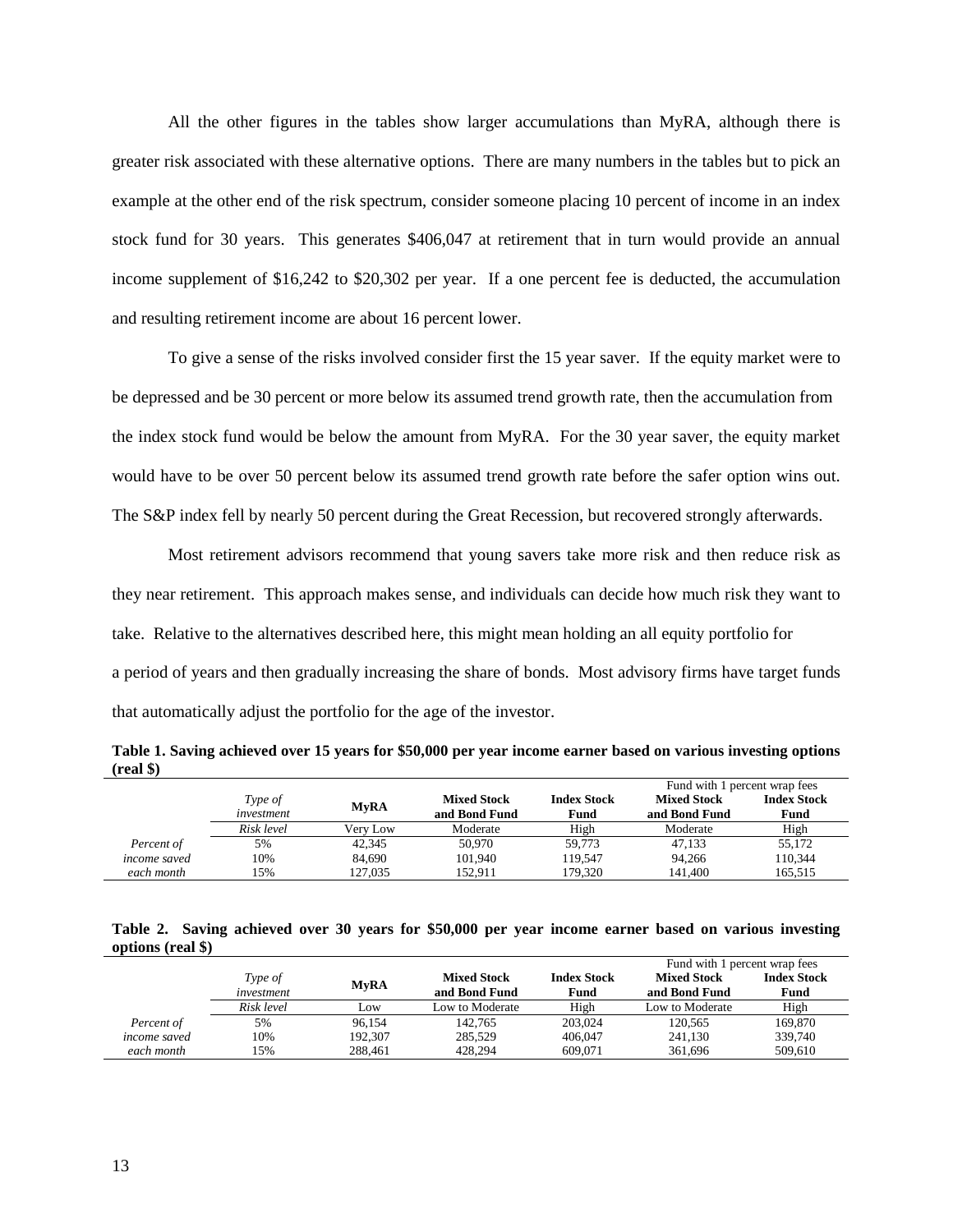## **What Should Advisors be Doing?**

We have established that investing is difficult, and most consumers lack the expertise to make sound investment choices on their own. Even semi-savvy savers who understand the principles of diversification, buy-and-hold, and de-risking may struggle to optimize. Therefore professional advisors can provide an important service to savers by helping them allocate their portfolios in the best possible way. At the same time receiving investment advice can be costly, not surprisingly if a professional has to spend several hours talking with a client and handling the portfolio and changes over time.

How valuable or costly is advice? The answer is hard to determine. Vanguard (2014) finds that net returns increase by approximately 3 percent when investors work with an advisor and follow Vanguard's Alpha framework for wealth management. Earning an extra 3 percent on retirement funds is an enormous difference. The alternative view is that advisors actually yield lower returns on net. For example, Hackethal et al. (2012) find that professional advisors are actually associated with more risk, lower returns, and higher trading frequency. Foerster et al. (2014) suggest that advisors fail to "add value through their investment recommendations when judged relative to passive investment benchmarks." Chalmers & Reuter (2013) find that clients of financial advisors have riskier portfolios than other individuals, and that their accounts tend to underperform. As is so often the case with economic evidence, the results are all over the place.

## *Positive contributions that advisors can make.*

- 1. Advisors can provide information about how much should be saved to achieve a given retirement goal.
- 2. Advisors with good firms can help savers avoid obvious pitfalls, such as fraudulent investments or panicking and taking money out during periods of market turmoil.
- 3. Advisors can help savers choose the right level of risk so that they can benefit from the higher returns available in equities with a properly diversified fund. They can discourage market timing efforts.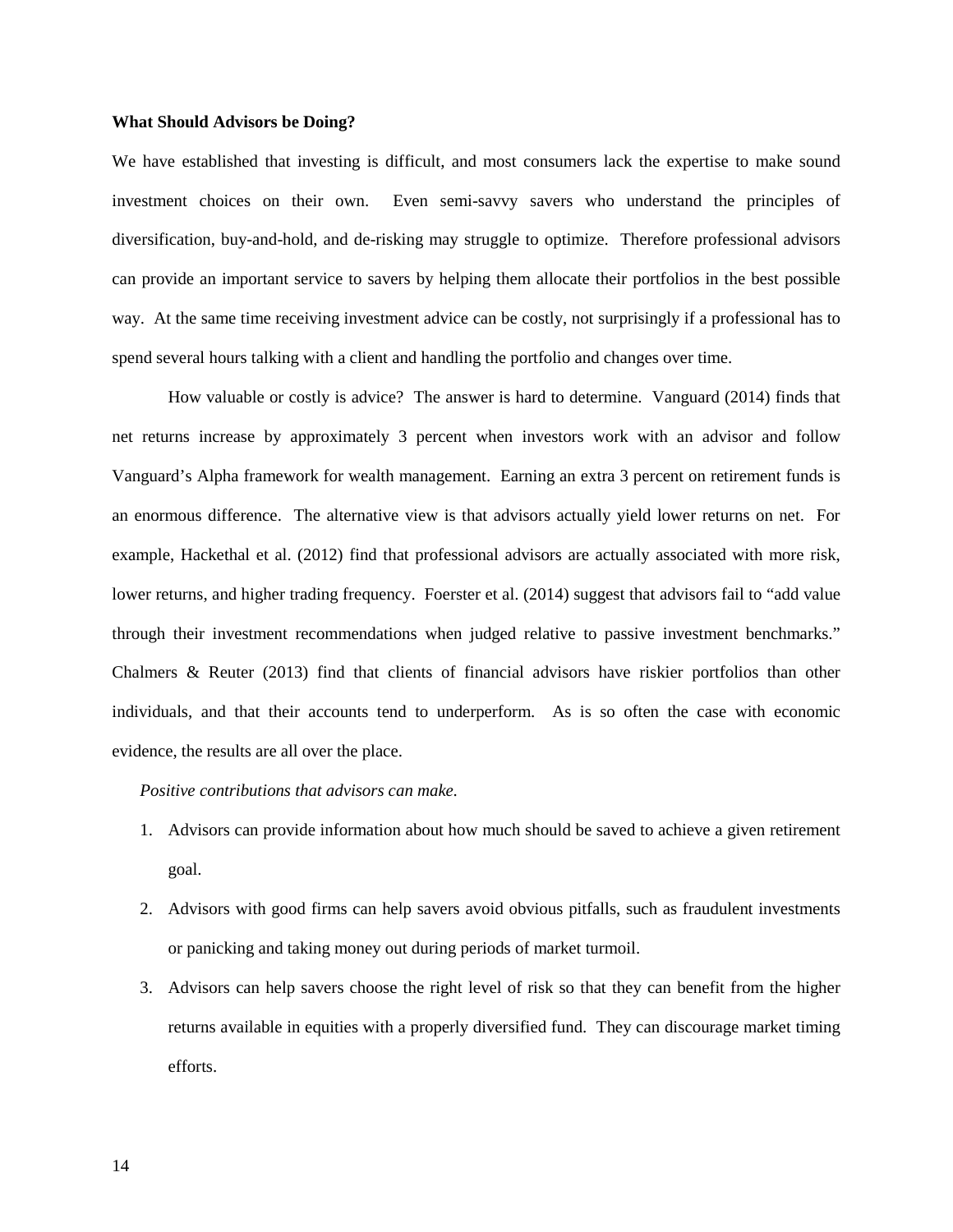- 4. Advisors can help broaden the choice savers have available, such as overseas investment funds that may add returns and reduce risks.
- 5. Advisors can assist savers as they retire and start to withdraw money.
- 6. Advisors can assist savers with minimizing their tax liability. Most Americans fail to optimize their own tax burden by overlooking potential deductions, choosing not to itemize, and making errors.

# *Concerns about actions that may be harmful to consumers.*

- 1. To the extent that advisors are compensated by the funds they choose, they will have an incentive to pick funds that increase their own rewards.
- 2. The nature and amount of fees received by advisors are often not transparent and may not be appreciated by the client.
- 3. It may be difficult or impossible for small savers to obtain the level of advice they need in an economical way. While there is a reasonable concern about excessive fees that have been charged by some advisors, it also likely that helping small savers has long been a losing proposition financially for advisors. In some cases investment advice is offered essentially as a loss-leader for other services being provided, such as insurance. Furthermore, the share of lowincome households who use a financial planner is already significantly lower than the share of high-income households who do. According to GAO (2011), nearly 40 percent of top-incomequartile households use a professional advisor for saving and investment decisions, compared to only 10 percent of bottom-income-quartile households. Most small-scale savers are already forgoing professional advice.

## **Implications for the DoL's proposed conflicted interest rule**

There is not an effective infrastructure for advising small savers on the right strategy for them to replace the defined benefit plans that are rapidly disappearing. In the days of defined benefit plans, the investment advice was built into the plan and workers did not need to use advisors, but now they do.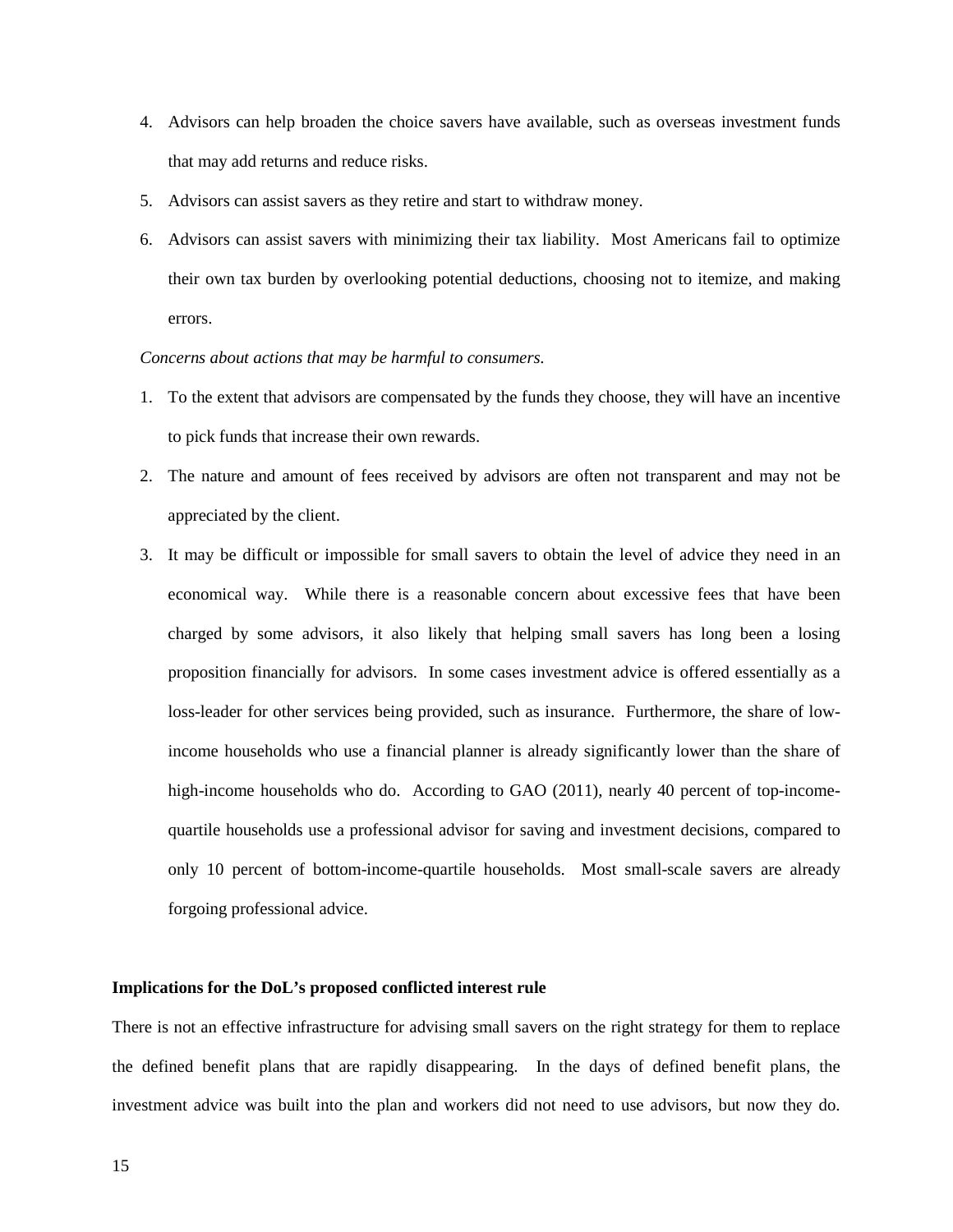Many people would like to go back to the old days of company pension plans but that is not going to happen.

The lowest percentiles of the income distribution are probably not in the market for investment advice and will continue to rely on Social Security, Medicare and part-time work for support as they age. Preserving Social Security with adequate benefit levels for low-income households is a top priority.

Households at the next level up would like to save modestly to supplement to Social Security and other income but their options for advice are limited. It is difficult for the private sector to provide tailored advice to individual households at moderate income levels and make a return that is adequate for the resources needed. The Administration has argued that online advice may be the way to go for these savers, and for some fraction of this group that may be a good alternative. Relying on online sites to solve the problem seems farfetched, however. Maybe at some time in the future that will be a viable option but at present there are many people, especially in the older generation, who lack sufficient knowledge and experience to rely on web solutions. The web offers dangers as well as solutions, given the potential for sub-optimal or fraudulent advice. Another suggestion by the Administration is that small savers use MyRA as a guide to their decisions and this option is low cost and safe, but the returns are very low and will not provide much of a cushion in retirement unless low income households set aside a much larger share of their income than has been the case historically.

We are conducting a social experiment in which we expect more and more people to figure out how finance their own pensions when there is no indication that they have the requisite knowledge nor is there a known viable business model to provide the kind of advice they need. We applaud the DoL's efforts to ensure that advisors act in the best interests of their clients, but we also urge the DoL to avoid shutting low- and moderate-income savers out of the advice marketplace. This is currently a problem and we judge that the retirement predicament facing many Americans could worsen if these groups remain unable to reliably access good information and advice.

Upper income households are also in need of good advice and benefit from clear and transparent standards for investment advisors. For this group, greater disclosure can be very helpful, letting clients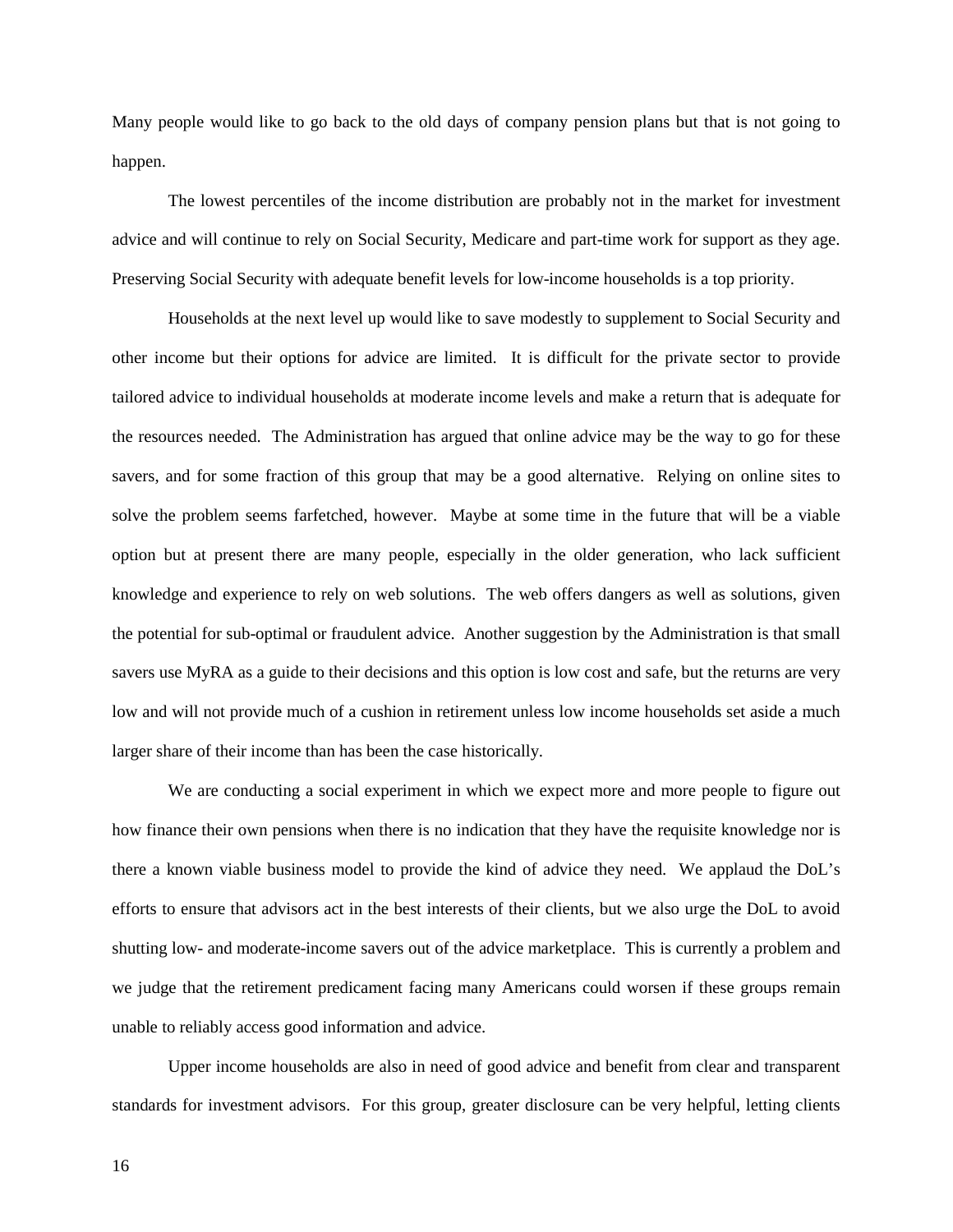know how their advisors are being compensated and how their compensation may be impacted by different investment choices being recommended.

We believe that it is appropriate for the Administration to look at investment advisors and to see if there are behaviors that are harmful to consumers that require regulatory action. We also believe that new rules should be simple and workable and should make sure there is full disclosure that is understandable.

*Implications for small-scale savers*. The proposed rule will bring with it increased compliance costs. These costs, combined with a reluctance to assume more risk and a fear of litigation, may make some advisors less likely to offer retirement advice to households with modest savings. These households are the ones most in need of direction and education, but because their accounts will not turn profits for advisors, they may be abandoned. According to the Employee Benefits Security Administration (EBSA), the proposed rule will save families with IRAs more than \$40 billion over the next decade. However, this benefit must be weighed against the attendant costs of implementing the rule. It is possible that the rule will leave low- and medium-income households without professional guidance, further widening the retirement savings gap. The Department of Labor should consider ways to minimize or manage these costs. Options include incentivizing advisors to continue guiding small-scale savers, perhaps through the tax code, and promoting increased financial literacy training for households with modest savings.

*Clarifications about education versus advice*. The proposed rule distinguished education from advisement. An advisor can share general information on best practices in retirement planning, including making age-appropriate asset allocations and determining the ideal age at which to retire, without triggering fiduciary responsibility. This is certainly a useful distinction. However, some advisors could frame this general information in a way that encourages clients to make decisions that are not in their own best interest. We encourage the Department of Labor to think carefully about the line between education and advice, and how to discourage advisors from sharing information in a way that leads to future conflicts of interest. One option may be standardizing the general information that may be provided without triggering fiduciary responsibility.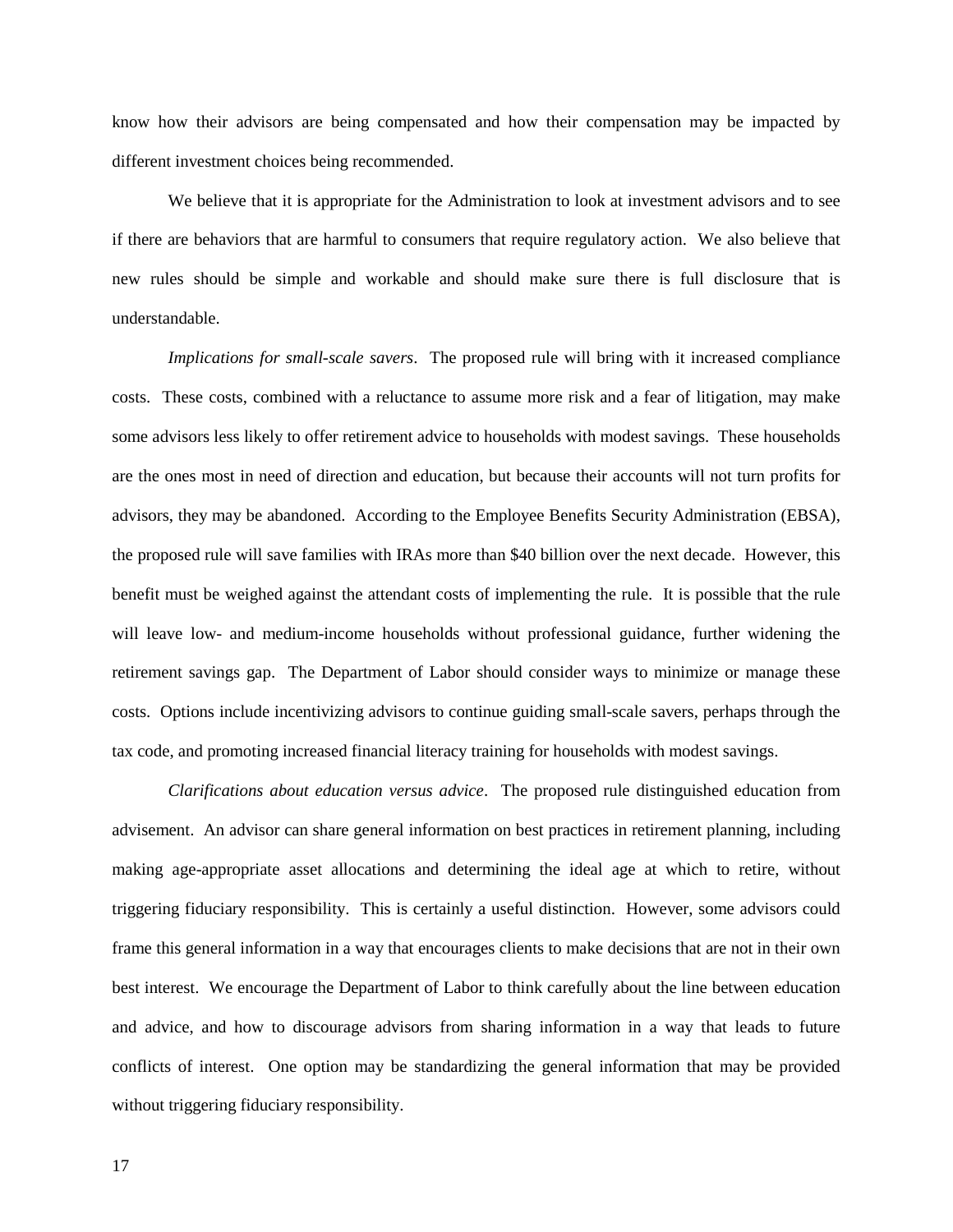*Implications for risk management*. Under the proposed rule advisors may be reluctant to assume additional risk and worry about litigation. In addition to pushing small-scale savers out of the market, we also worry that the rule may encourage excessive risk aversion in some advisors. General wisdom suggests that young savers should have relatively high-risk portfolios, de-risking as they age, and ending with a relatively low-risk portfolio at the end of the accumulation period. The proposed rule could cause advisors to discourage clients from taking on risk, even when the risk is generally appropriate and the investor has healthy expectations. Extreme risk aversion could decrease both market returns for investors and the "value-add" of professional advisors. We ask that the Department of Labor think carefully about how it can discourage conflicted advice without encouraging overzealous risk reductions.

The proposed rule is an important effort to increase consumer protection and retirement security. However, in its current form, it may open the door to some undesirable or problematic outcomes. With some thoughtful revisions, we believe the rule can provide a net benefit to the country.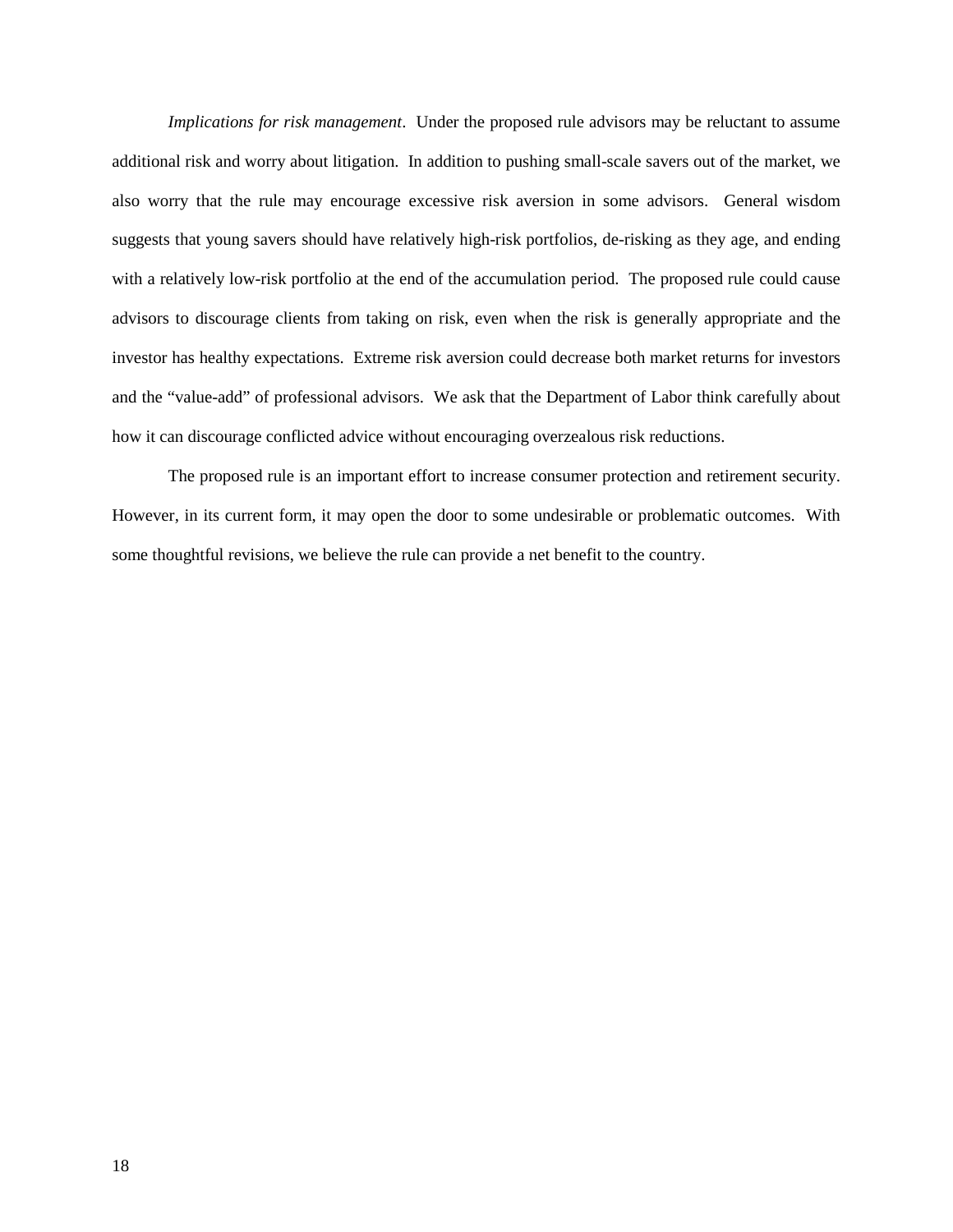## **References**

Bogle, John. 2013. "The 'Train Wreck' Awaiting American Retirement," *Frontline*, accessed via http://www.pbs.org/wgbh/pages/frontline/business-economy-financial-crisis/retirementgamble/john-bogle-the-train-wreck-awaiting-american-retirement/ on July 16, 2015.

Campbell, John. 2006. "Household Finance," NBER Working Paper No. 12149 (March).

- Census Bureau. 2014. "Income and Poverty in the United States: 2013," by Carmen DeNavas-Walt and Bernadette D. Proctor (Sept).
- Chalmers, John, and Jonathan Reuter. 2013. "What is the Impact of Financial Advisors on Retirement Portfolio Choices and Outcomes?" retrieved from http://www.econ.yale.edu/~shiller/behfin/2013\_04-10/Chalmers\_Reuter.pdf on July 17, 2015.
- Council of Economic Advisers. 2015. "The Effects of Conflicted Investment Advice on Retirement Savings," accessed via https://www.whitehouse.gov/sites/default/files/docs /cea coi report final.pdf on July 15, 2015 (Feb).
- Department of Labor. 2015a. "Department of Labor Proposes Rule to Address Conflicts of Interest in Retirement Advice, Saving Middle-Class Families Billions of Dollars Every Year," accessed via http://www.dol.gov/ebsa/newsroom/fsconflictsofinterest.html on July 15, 2015 (Apr).
	- \_\_\_\_\_\_\_\_\_\_\_\_\_\_\_\_\_\_. 2015b. "Definition of the Term 'Fiduciary'; Conflict of Interest Rule—Retirement Investment Advice; Proposed Rule," accessed via http://webapps.dol.gov/FederalRegister/HtmlDisplay.aspx?DocId=28201&AgencyId=8&Docume ntType=1 on July 15, 2015.
- \_\_\_\_\_\_\_\_\_\_\_\_\_\_\_\_\_\_. 2014. "Private Pension Plan Bulletin Historical Tables and Graphs," retrieved from https://www.dol.gov/ebsa/pdf/historicaltables.pdf on July 15, 2015 (Dec).
- Foerster, Stephen, Juhani Linnainmaa, Brian Melzer, and Alessandro Previtero. 2014. "The Costs and Benefits of Financial Advice," presented at an Oxford-Harvard-Sloan Initiative on International Comparative Household Finance conference (Mar 13-14).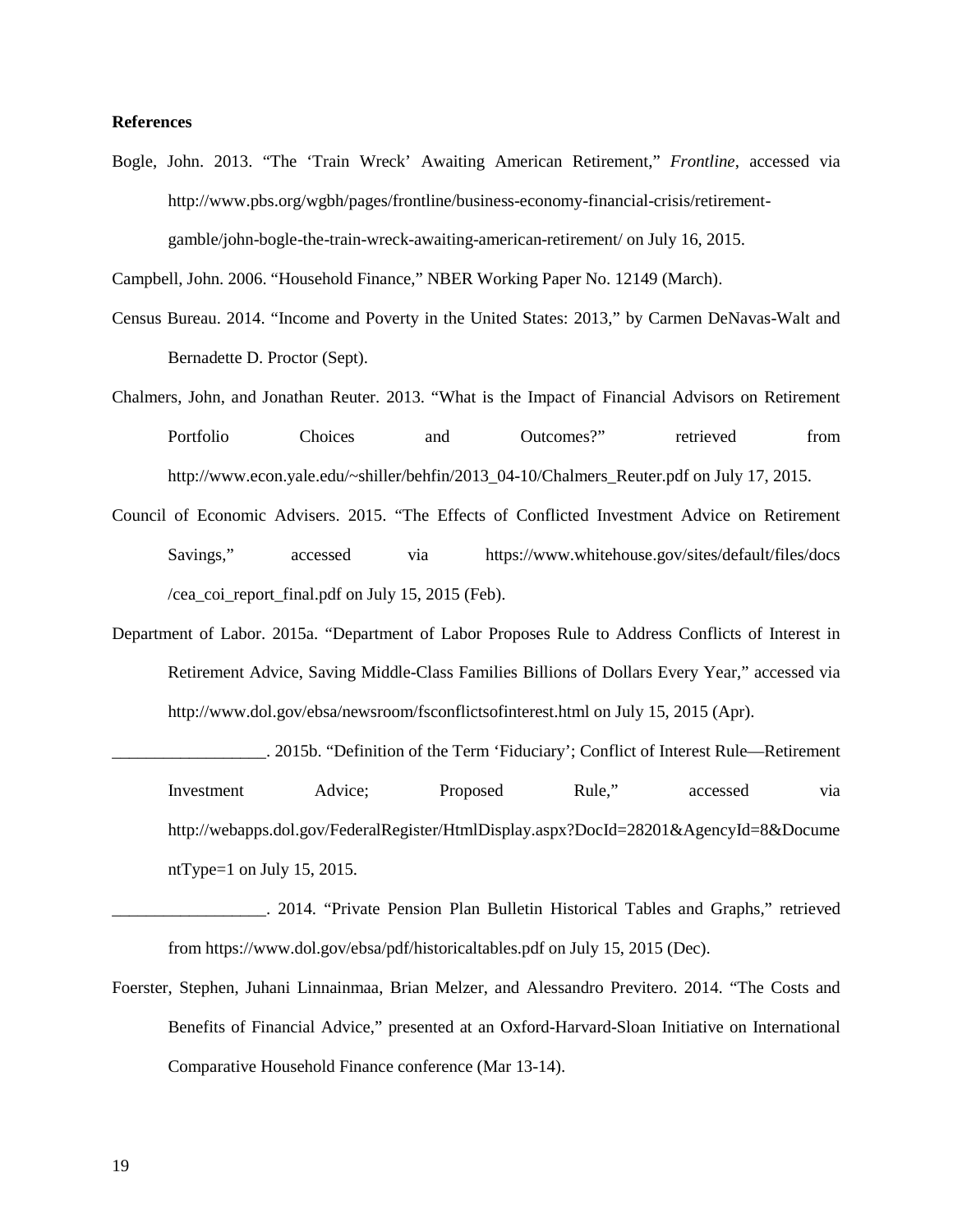- Gale, William G., and Ruth Levine. 2010. "Financial Literacy: What Works? How Could It Be More Effective?" Brookings Institution (Oct).
- Government Accountability Office. 2011. "Consumer Finance: Regulatory Coverage Generally Exists for Financial Planners, but Consumer Protection Issues Remain" (Jan).
- Hackethal, Andreas, Michael Haliassos, and Tullio Jappelli. 2012. "Financial Advisors: A Case of Babysitters?" *Journal of Banking and Finance* 36.2, pp. 509-24.
- Hiltonsmith, Robert. 2012. "The Retirement Savings Drain: Hidden & Excessive Costs of 401(k)s" (May 29).
- Housel, Morgan. 2013. "Why It's So Dangerous to Time the Market," *Motley Fool* (Nov 12).
- Kahneman, Daniel, and Dan Lovallo. 1993. "Timid Choices and Bold Forecasts: A Cognitive Perspective on Risk Taking," *Management Science* 39.1, pp.17-31.
- Kiersz, Andy. 2014. "Want To Retire With \$1 Million? Here's How Much You Need To Be Saving Right Now," *Business Insider* (Mar 24).
- LIMRA. 2012. "Advisors Positively Influence Consumers' Behavior and Sentiment Toward Preparing for Retirement" (July 11).
- Lusardi, Annamaria, and Olivia S. Mitchell. 2005. "Financial Literacy and Planning: Implications for Retirement Wellbeing," Michigan Retirement Research Center Research paper No. WP 2005- 108.
- Mankiw, N. Gregory, and Zeldes, Stephen P. 1991. "The Consumption of Stockholders and Nonstockholders," *Journal of Financial Economics* 29.1, pp.97-112.
- McKinsey Global Institute. 1996. "Health Care Productivity," with assistance from Ken Arrow, Martin N. Baily, Axel Borsch-Supan, and Alan M. Garber (Oct).
- \_\_\_\_\_\_\_\_\_\_\_\_\_\_\_\_\_\_. 2013. QE and ultra-low interest rates: Distributional effects and risks, Discussion Paper, McKinsey & Company, November.
- Mehra, Rajnish, and Edward C. Prescott. 1985. "The Equity Premium: A Puzzle," *Journal of Monetary Economics* 15.2, pp. 145-61.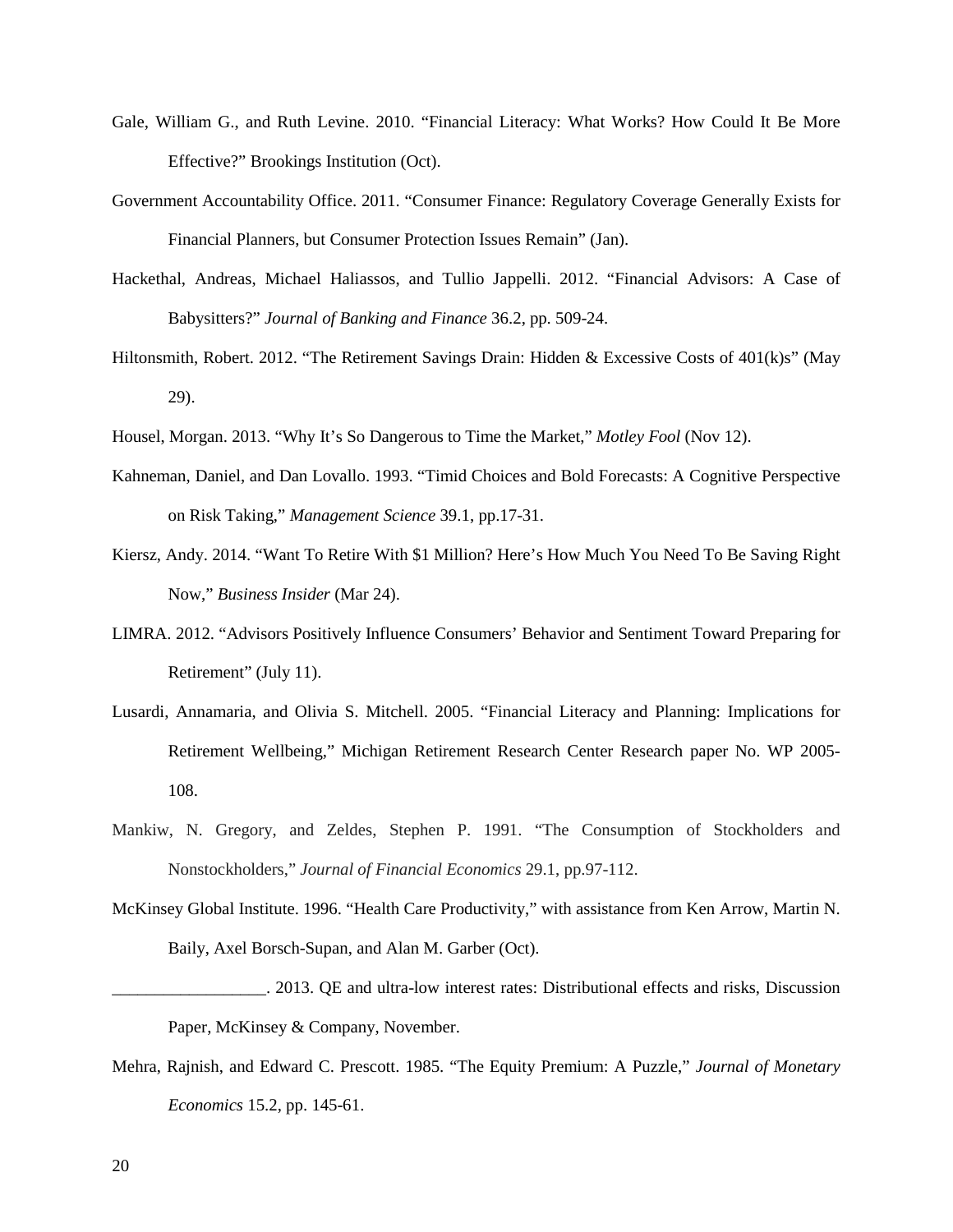Mehra, Rajnish. 2003. "The Equity Premium: Why is it a Puzzle?" *Financial Analysts Journal*

- Mullainathan, Senhil. 2015. "Why Investing Is So Complicated, and How to Make It Simpler," *New York Times* (July 11).
- Retirement Security Project. 2006a. "The Automatic 401(k): Enhancing Retirement Security for America's Workers," Brookings Institution.
- \_\_\_\_\_\_\_\_\_\_\_\_\_\_\_\_\_\_. 2006b. "Analysis of the Pension Protection Act of 2006: Increasing Participation Through the Automatic 401(k) and Saver's Credit," Brookings Institution (Aug 15).

Rosenbaum, Eric. 2013. "Move over, 401(k): IRA fees are what really hurt," *CNBC* (Sept 9).

- Securities and Exchange Commission. 2012. "Study Regarding Financial Literacy Among Investors," accessed via http://www.sec.gov/news/studies/2012/917-financial-literacy-study-part1.pdf on July 15, 2015 (Aug).
- Siegel, Jeremy J., and Richard H. Thaler. 1997. "Anomalies: The Equity Premium Puzzle," *Journal of Economic Perspectives* 11.1 (Winter).
- Social Security Administration. 2015. "Monthly Statistical Snapshot, May 2015," retrieved from http://www.ssa.gov/policy/docs/quickfacts/stat\_snapshot/ on July 17, 2015.
- Thaler, Richard H., and Cass R. Sunstein. 2008. *Nudge*. New Haven, CT: Yale University Press.
- Transamerica Center for Retirement Studies. 2015. "Retirement Throughout the Ages: Expectations and Preparations of American Workers" (May).
- Tuchman, Mitch. 2015. "Time In The Market, Not Market Timing," *Forbes* (June 8).
- Vanguard. 2014. "Putting a value on your value: Quantifying Vanguard Advisor's Alpha" (Mar).
- White House. 2015. "Remarks by the President at the AARP," accessed via https://www.whitehouse.gov/the-press-office/2015/02/23/remarks-president-aarp on July 15, 2015 (Feb).
- Woolley, Suzanne. 2015. "The Retirement Savings Gap Between Haves and Have-Nots Is Getting Bigger," *Bloomberg Business*, accessed via http://www.bloomberg.com/news/articles